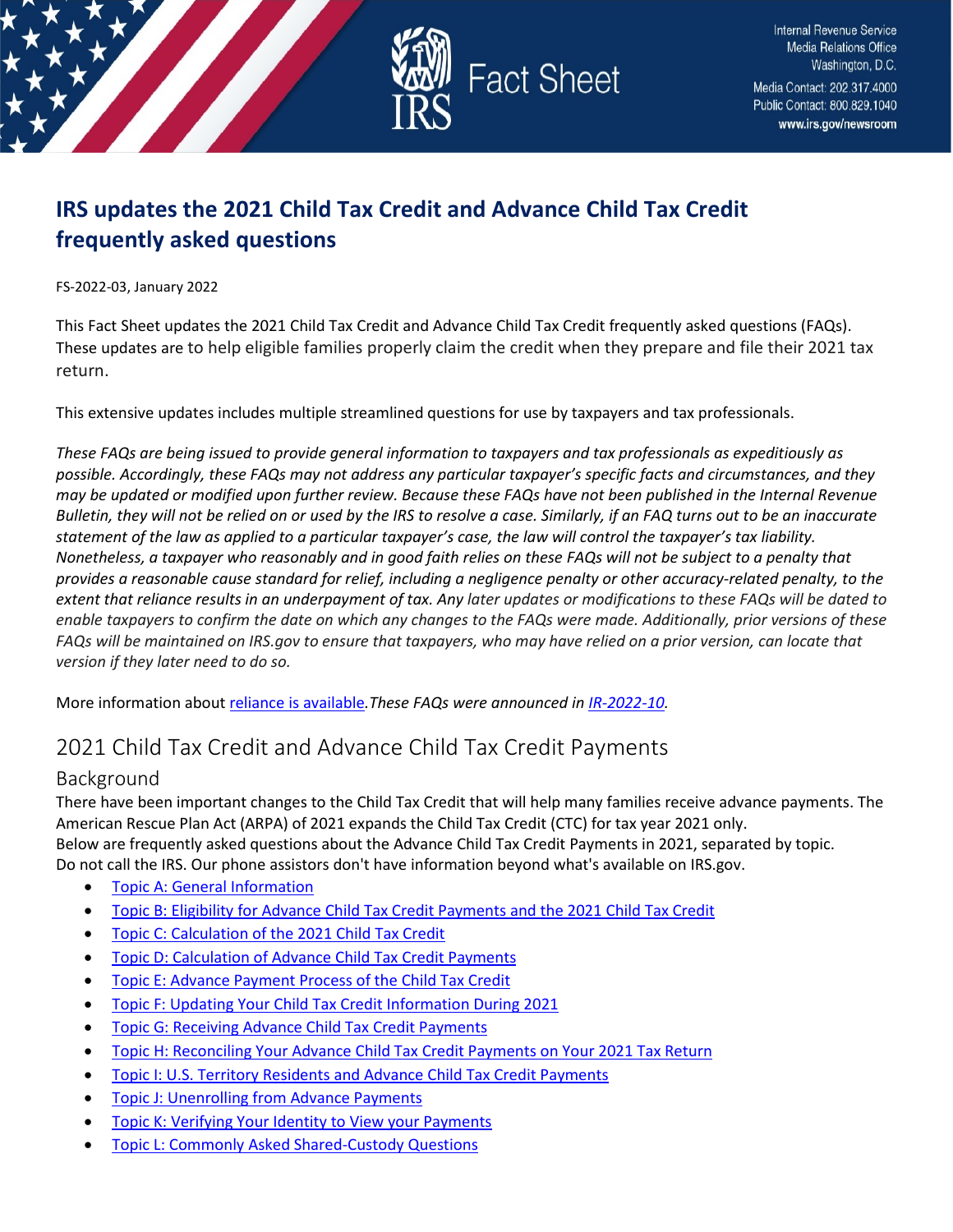

- [Topic M: Commonly Asked Immigration-Related Questions](#page-18-0)
- [Topic N: Returning a Payment](#page-19-0)

### <span id="page-1-0"></span>2021 Child Tax Credit and Advance Child Tax Credit Payments — Topic A: General Information **Q A1. What are advance Child Tax Credit payments? (updated January 11, 2022)**

A1. Advance Child Tax Credit payments are early payments from the IRS of 50 percent of the estimated amount of the Child Tax Credit that you may properly claim on your 2021 tax return during the 2022 tax filing season. If the IRS processed your 2020 tax return or 2019 tax return before the end of June, these monthly payments began in July and continued through December 2021, based on the information contained in that return.

Note: Advance Child Tax Credit payment amounts are not based on the Credit for Other Dependents, which is not refundable. For more information about the Credit for Other Dependents, see IRS [Publication 972, Child Tax Credit and](https://www.irs.gov/pub/irs-pdf/p972.pdf)  [Credit for Other Dependents.](https://www.irs.gov/pub/irs-pdf/p972.pdf)

For more information about how your advance Child Tax Credit payments were calculated, see Topic D: Calculation of [Advance Child Tax Credit Payments.](https://www.irs.gov/credits-deductions/2021-child-tax-credit-and-advance-child-tax-credit-payments-topic-d-calculation-of-advance-child-tax-credit-payments)

### **QA2. What did I need to do to receive advance Child Tax Credit payments? (updated January 11, 2022)**

A2. Generally, nothing. If you were eligible to receive advance Child Tax Credit payments based on your 2020 tax return or 2019 tax return (including information you entered into the Non-Filer tool for Economic Impact Payments on IRS.gov in 2020, or the Child Tax Credit Non-filer Sign-up Tool in 2021), you generally received those payments automatically without needing to take any additional action.

Disbursement of advance Child Tax Credit payments began in July and continued on a monthly basis through December 2021, generally based on the information contained in your 2019 or 2020 federal income tax return. If you are eligible for the Child Tax Credit, but did not receive advance Child Tax Credit payments, you can claim the full credit amount when you file your 2021 tax return during the 2022 tax filing season.

For more information regarding eligibility and how advance Child Tax Credit payments have been disbursed, see Topic B: [Eligibility for Advance Child Tax Credit Payments and the 2021 Child Tax Credit](https://www.irs.gov/credits-deductions/2021-child-tax-credit-and-advance-child-tax-credit-payments-topic-b-eligibility-for-advance-child-tax-credit-payments-and-the-2021-child-tax-credit) and [Topic E: Advance Payment Process of](https://www.irs.gov/credits-deductions/2021-child-tax-credit-and-advance-child-tax-credit-payments-topic-e-advance-payment-process-of-the-child-tax-credit)  [the Child Tax Credit.](https://www.irs.gov/credits-deductions/2021-child-tax-credit-and-advance-child-tax-credit-payments-topic-e-advance-payment-process-of-the-child-tax-credit)

## **Q A3. Did I need income to receive advance Child Tax Credit payments? (updated January 11, 2022)**

A3. No. Even if you had \$0 in income, you could have received advance Child Tax Credit payments if you were eligible. Disbursement of advance Child Tax Credit payments began in July and continued on a monthly basis through December 2021, generally based on the information contained in your 2019 or 2020 federal income tax return. If you are eligible for the Child Tax Credit, but did not receive advance Child Tax Credit payments, you can claim the full credit amount when you file your 2021 tax return during the 2022 tax filing season.

For information regarding eligibility, see [Topic B: Eligibility for Advance Child Tax Credit Payments and the 2021 Child Tax](https://www.irs.gov/credits-deductions/2021-child-tax-credit-and-advance-child-tax-credit-payments-topic-b-eligibility-for-advance-child-tax-credit-payments-and-the-2021-child-tax-credit)  [Credit.](https://www.irs.gov/credits-deductions/2021-child-tax-credit-and-advance-child-tax-credit-payments-topic-b-eligibility-for-advance-child-tax-credit-payments-and-the-2021-child-tax-credit)

#### **Q A4. Where can I get help completing my 2020 tax return if I can't do it myself? (updated January 11, 2022)**

A4. If you could not or chose not to use the Child Tax Credit Non-filer Sign-up Tool, IRS Free File, or Free File Fillable Forms to file your 2020 tax return, there are various types of tax return preparers, including certified public accountants, enrolled agents, attorneys, and others who can assist you in filing your return. For more information about these and other return preparers who might be right for you, visit [Need someone to prepare your tax return?](https://www.irs.gov/tax-professionals/choosing-a-tax-professional)

Disbursement of advance Child Tax Credit payments began in July and continued on a monthly basis through December 2021, generally based on the information contained in your 2019 or 2020 federal income tax return. If you are eligible for the Child Tax Credit, but did not receive advance Child Tax Credit payments, you can claim the full credit amount when you file your 2021 tax return during the 2022 tax filing season.

#### **Q A5. What if I did not want to receive advance Child Tax Credit payments? (updated January 11, 2022)**

A5. If you preferred not to receive monthly advance Child Tax Credit payments because you would rather claim the full credit when you file your 2021 tax return, or you knew you were not eligible for the Child Tax Credit for your 2021 tax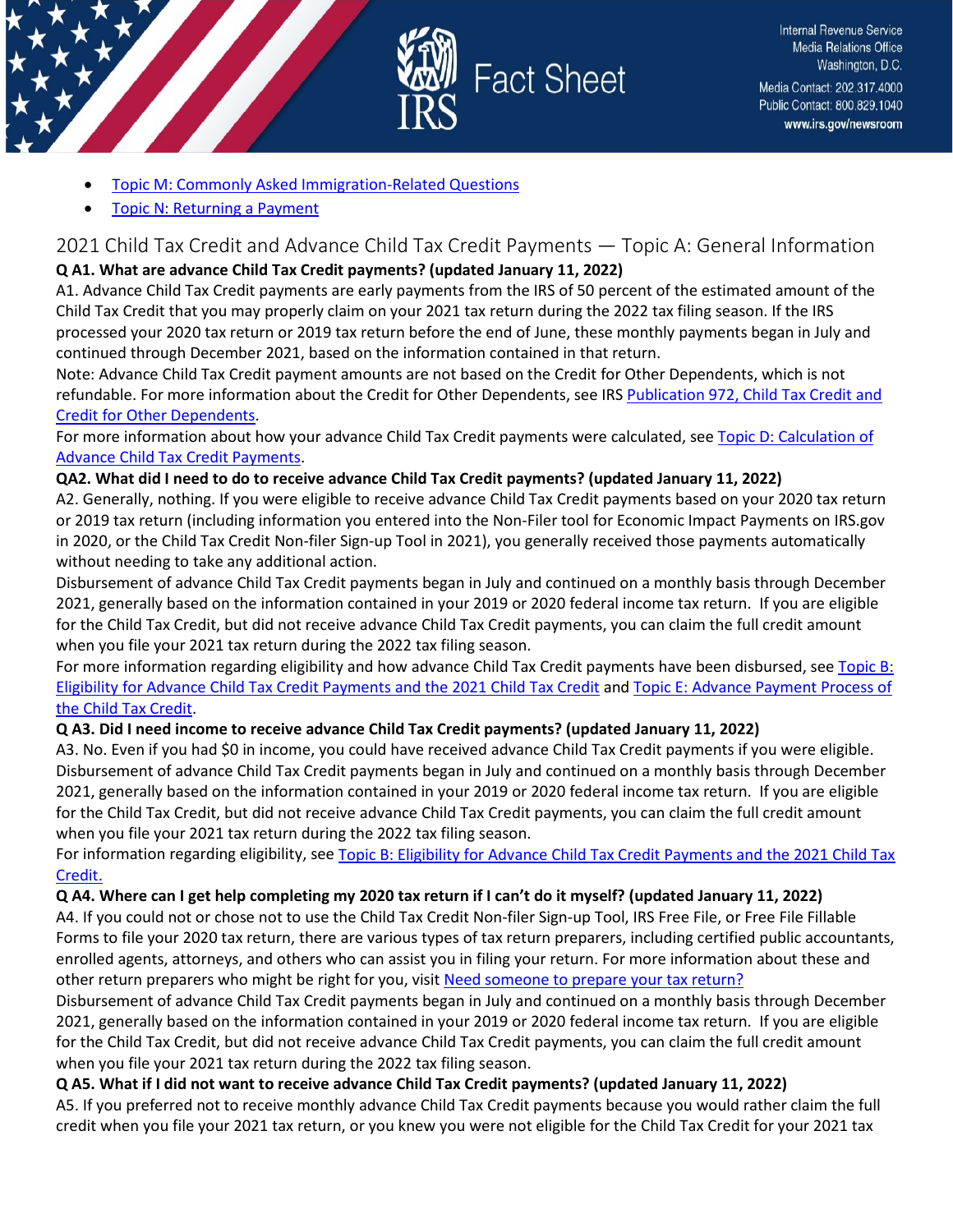

year, the IRS provided an option to unenroll from advance [Child Tax Credit](https://www.irs.gov/credits-deductions/child-tax-credit-update-portal) payments through the Child Tax Credit [Update Portal \(CTC UP\).](https://www.irs.gov/credits-deductions/child-tax-credit-update-portal)

For more information regarding CTC UP, see [Topic F: Updating Your Child Tax Credit Information During 2021.](https://www.irs.gov/credits-deductions/2021-child-tax-credit-and-advance-child-tax-credit-payments-topic-f-updating-your-child-tax-credit-information-during-2021)

#### **Q A6. When did the IRS begin disbursing advance Child Tax Credit payments? (updated January 11, 2022)**

A6. The IRS began disbursing advance Child Tax Credit payments on July 15. After that, payments were disbursed on a monthly basis through December 2021.

For more information regarding how advance Child Tax Credit payments were disbursed, see Topic E: Advance Payment [Process of the Child Tax Credit.](https://www.irs.gov/credits-deductions/2021-child-tax-credit-and-advance-child-tax-credit-payments-topic-e-advance-payment-process-of-the-child-tax-credit)

#### **Q A7. Did the IRS contact individuals about advance Child Tax Credit payments before they were disbursed? (updated January 11, 2022)**

A7. Yes. In June 2021, the IRS sent Letter 6417. This letter informed recipients of the amount of their estimated Child Tax Credit monthly payments. This letter also indicated where recipients could find additional information about advance Child Tax Credit payments.

### **Q A8. How could I have qualified for advance Child Tax Credit payments? (updated January 11, 2022)**

A8. You qualified for advance Child Tax Credit payments if you had a qualifying child. Also, you — or your spouse, if married filing a joint return — must have had your main home in one of the 50 states or the District of Columbia for more than half the year. Your main home can be any location where you regularly live. Your main home may be your house, apartment, mobile home, shelter, temporary lodging, or other location and doesn't need to be the same physical location throughout the taxable year. You don't need a permanent address to get these payments. If you are temporarily away from your main home because of illness, education, business, vacation, or military service, you are generally treated as living in your main home.

Disbursement of advance Child Tax Credit payments began in July and continued on a monthly basis through December 2021, generally based on the information contained in your 2019 or 2020 federal income tax return. If you are eligible for the Child Tax Credit, but did not

receive advance Child Tax Credit payments, you can claim the full credit amount when you file your 2021 tax return during the 2022 tax filing season.

For more information regarding eligibility for advance Child Tax Credit payments, and the Child Tax Credit generally, see [Topic B: Eligibility for Advance Child Tax Credit Payments and the 2021 Child Tax Credit.](https://www.irs.gov/credits-deductions/2021-child-tax-credit-and-advance-child-tax-credit-payments-topic-b-eligibility-for-advance-child-tax-credit-payments-and-the-2021-child-tax-credit)

For information on how the amount of your Child Tax Credit could be reduced based on the amount of your income, see [Topic C: Calculation of the 2021 Child Tax Credit.](https://www.irs.gov/credits-deductions/2021-child-tax-credit-and-advance-child-tax-credit-payments-topic-c-calculation-of-the-2021-child-tax-credit)

#### **Q A9. Will receiving advance Child Tax Credit payments cause a delay in my refund when I file my 2021 tax return during the 2022 tax filing season? (updated January 11, 2022)**

A9. No. However, if you fail to properly reconcile your advance Child Tax Credit payments with the amount of Child Tax Credit for which you are eligible on your 2021 federal income tax return, processing of your return by the IRS will be delayed.

For more information regarding how to reconcile your advance Child Tax Credit payments with your Child Tax Credit on your 2021 tax return, see [Topic H: Reconciling Your Advance Child Tax Credit Payments on Your 2021 Tax Return.](https://www.irs.gov/credits-deductions/2021-child-tax-credit-and-advance-child-tax-credit-payments-topic-h-reconciling-your-advance-child-tax-credit-payments-on-your-2021-tax-return)

#### **Q A10. Are advance Child Tax Credit payments taxable? (updated January 11, 2022)**

A10. No. Advance Child Tax Credit payments are not income and will not be reported as income on your 2021 tax return. Advance Child Tax Credit payments are advance payments of your tax year 2021 Child Tax Credit.

However, the total amount of advance Child Tax Credit payments that you received during 2021 was based on the IRS's estimate of your 2021 Child Tax Credit. If the total of your advance Child Tax Credit payments is greater than the Child Tax Credit amount that you are allowed to claim on your 2021 tax return, you may have to repay the excess amount on your 2021 tax return during the 2022 tax filing season. For example, if you received advance Child Tax Credit payments for two qualifying children properly claimed on your 2020 tax return, but you no longer have qualifying children in 2021, the advance Child Tax Credit payments that you received based on those children are added to your 2021 income tax unless you qualify for repayment protection. For more information regarding your eligibility for repayment protection,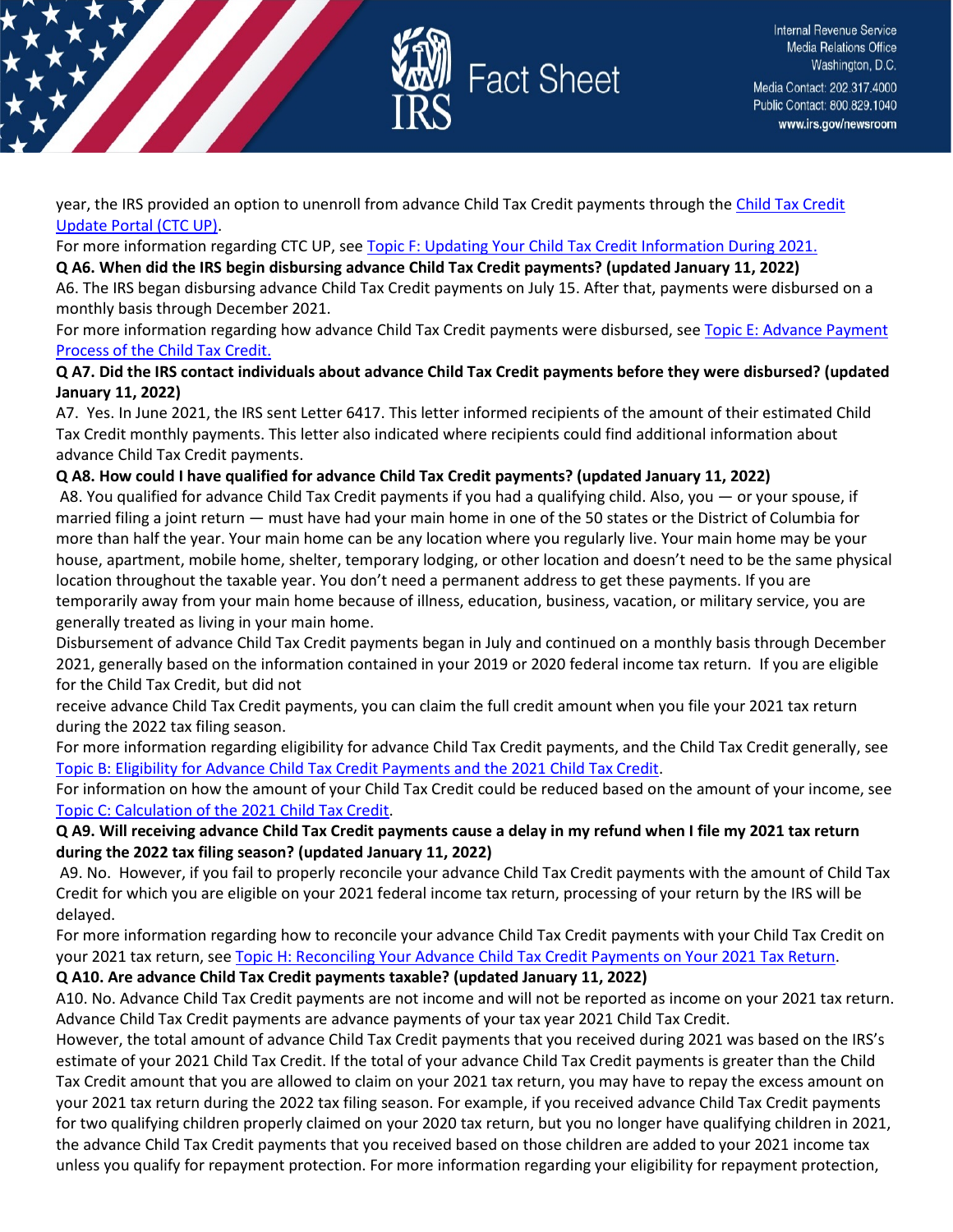

and how to reconcile your advance Child Tax Credit payments with your Child Tax Credit on your 2021 tax return, see [Topic H: Reconciling Your Advance Child Tax Credit Payments on Your 2021 Tax Return.](https://www.irs.gov/credits-deductions/2021-child-tax-credit-and-advance-child-tax-credit-payments-topic-h-reconciling-your-advance-child-tax-credit-payments-on-your-2021-tax-return)

For this reason, individuals could unenroll from receiving advance Child Tax Credit payments. Updates made by 11:59 pm Eastern Time on November 29 were reflected in the monthly payment disbursed in December. You were able to unenroll through th[e Child Tax Credit Update Portal \(CTC UP\).](https://www.irs.gov/credits-deductions/child-tax-credit-update-portal) For more information regarding the CTC UP, se[e Topic F:](https://www.irs.gov/credits-deductions/2021-child-tax-credit-and-advance-child-tax-credit-payments-topic-f-updating-your-child-tax-credit-information-during-2021)  [Updating Your Child Tax Credit Information During 2021 and Topic J: Unenrolling from Advance Payments.](https://www.irs.gov/credits-deductions/2021-child-tax-credit-and-advance-child-tax-credit-payments-topic-f-updating-your-child-tax-credit-information-during-2021)

**Q A11. Will the IRS send me a letter about my advance Child Tax Credit payments to help me claim the correct Child Tax Credit amount on my 2021 return during the 2022 tax filing season? (updated January 11, 2022)**

A11. Yes. In January 2022, the IRS will send you Letter 6419 to provide the total amount of advance Child Tax Credit payments that were disbursed to you during 2021. Please keep this letter regarding your advance Child Tax Credit payments with your tax records. You may need to refer to this letter when you file your 2021 tax return during the 2022 tax filing season.

For more information regarding this letter and how to reconcile your advance Child Tax Credit payments with your Child Tax Credit on your 2021 return, se[e Topic H: Reconciling Your Advance Child Tax Credit Payments on Your 2021 Tax](https://www.irs.gov/credits-deductions/2021-child-tax-credit-and-advance-child-tax-credit-payments-topic-h-reconciling-your-advance-child-tax-credit-payments-on-your-2021-tax-return)  [Return.](https://www.irs.gov/credits-deductions/2021-child-tax-credit-and-advance-child-tax-credit-payments-topic-h-reconciling-your-advance-child-tax-credit-payments-on-your-2021-tax-return)

### **Q A12. Will advance Child Tax Credit payments affect any government benefits that I receive? (updated January 11, 2022)**

A12. No. Advance Child Tax Credit payments cannot be counted as income when determining if you or anyone else is eligible for benefits or assistance, or how much you or anyone else can receive, under any federal program or under any state or local program financed in whole or in part with federal funds. These programs also cannot count advance Child Tax Credit payments as a resource for purposes of determining eligibility for at least 12 months after you receive them. **Q A13. Can I call the IRS or my tax software company or bank to update my bank account information for advance** 

#### **Child Tax Credit payments? (updated January 11, 2022)**

A13. The IRS launched on IRS.gov [a Child Tax Credit Update Portal \(CTC UP\),](https://www.irs.gov/credits-deductions/child-tax-credit-update-portal) which allowed you to update information with the IRS.

CTC UP allowed you to elect not to receive advance Child Tax Credit payments by unenrolling. You also could update your income, your bank account information, and change your address. Updates made by 11:59 pm Eastern Time on November 29 were reflected in the monthly payment scheduled for December 15.

#### **Q A14. How do I avoid scams relating to advance Child Tax Credit payments? (updated January 11, 2022)**

A14. The IRS has urged everyone to be on the lookout for scam artists trying to use advance Child Tax Credit payments as a cover for schemes to steal personal information and money. The IRS doesn't initiate contact by email, text messages, or social media channels to request personal or financial information – even information related to advance Child Tax Credit payments. Also, watch out for emails with attachments or links claiming to have special information about advance Child Tax Credit payments or refunds of the Child Tax Credit.

If you receive a suspicious IRS-related email, see [Report Phishing and Online Scams for additional information.](https://www.irs.gov/privacy-disclosure/report-phishing)

### **Q A15. I want to help spread the news about the Child Tax Credit and advance Child Tax Credit payments within my community. How can I do that? (updated January 11, 2022)**

A15. The IRS has materials and information that can be easily shared by social media, email, and other methods. The IRS urges employers, community groups, non-profits, associations, education groups, and anyone else with connections to people with children to share this critical information about advance Child Tax Credit payments and the Child Tax Credit expansions for the 2021 tax year. You can find materials to share at [2021 Child Tax Credit and Advance Child Tax Credit](https://www.irs.gov/newsroom/2021-child-tax-credit-and-advance-child-tax-credit-payments-resources-and-guidance)  [Payments: Resources and Guidance.](https://www.irs.gov/newsroom/2021-child-tax-credit-and-advance-child-tax-credit-payments-resources-and-guidance)

In advance of the 2022 tax filing season, the IRS will continue to provide materials on how to claim the 2021 Child Tax Credit, as well as how to reconcile your advance Child Tax Credit payments with the amount of 2021 Child Tax Credit for which you are eligible.

For more information regarding how to reconcile your advance Child Tax Credit payments with your Child Tax Credit on your 2021 tax return, see [Topic H: Reconciling Your Advance Child Tax Credit Payments on Your 2021 Tax Return.](https://www.irs.gov/credits-deductions/2021-child-tax-credit-and-advance-child-tax-credit-payments-topic-h-reconciling-your-advance-child-tax-credit-payments-on-your-2021-tax-return)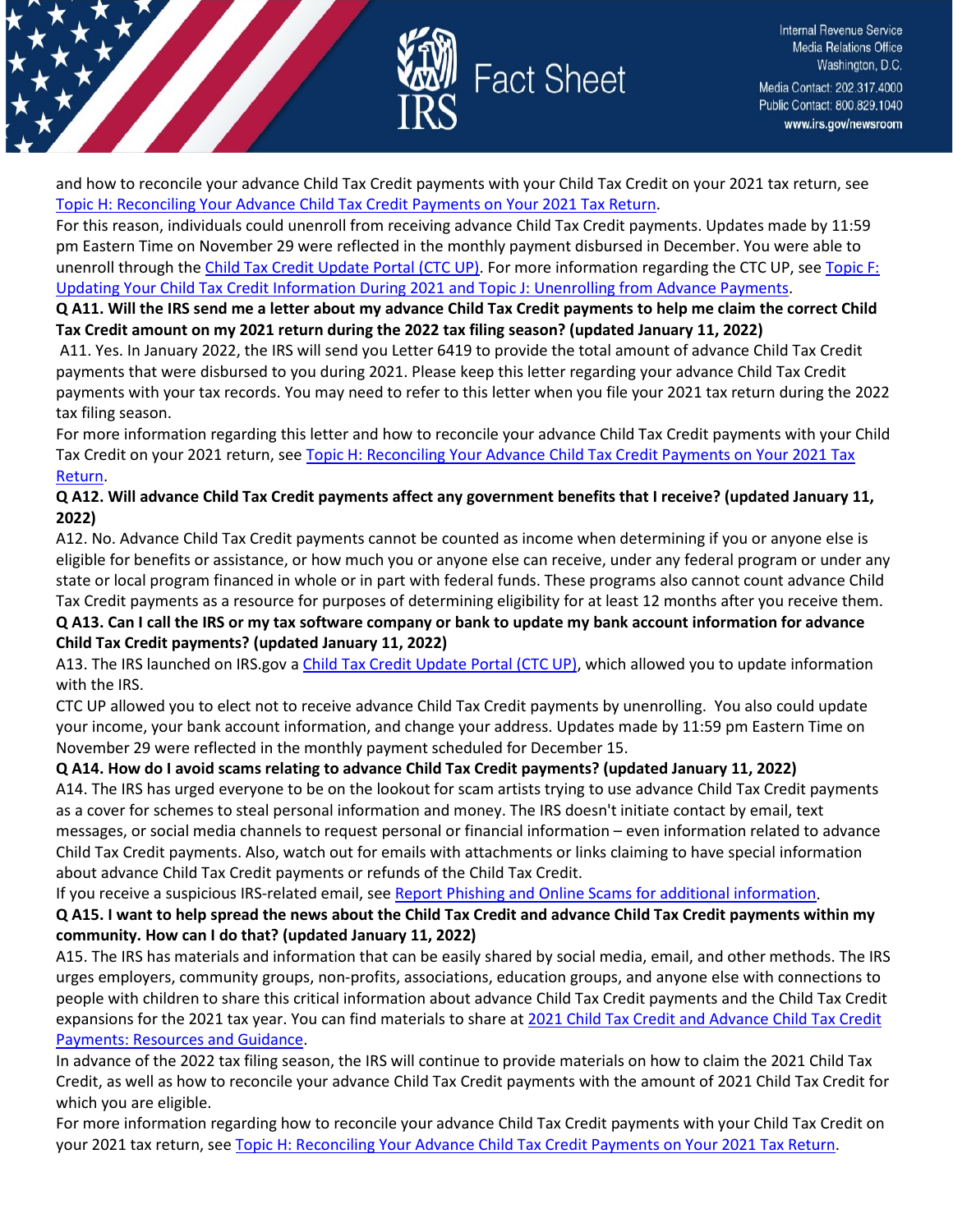

Disbursement of advance Child Tax Credit payments began in July and continued on a monthly basis through December 2021, generally based on the information contained in your 2019 or 2020 federal income tax return. If you are eligible for the Child Tax Credit, but did not receive advance Child Tax Credit payments, you can claim the full credit amount when you file your 2021 tax return during the 2022 tax filing season.

### **Q A16. When was I able to update my information? (updated January 11, 2022)**

Updates made by 11:59 pm Eastern Time on November 29 were reflected in the monthly payment disbursed in December. Updates to the number of qualifying children or filing status should be made when you file your 2021 tax return.

#### **2021 Monthly deadlines to make changes to your information**

| Date You Can Make<br><b>Changes</b> | <b>What You Can Do</b>                                                                                                                                                                            |  |
|-------------------------------------|---------------------------------------------------------------------------------------------------------------------------------------------------------------------------------------------------|--|
| June 21                             | Find out if you're eligible<br>$\bullet$<br>Unenroll from payments<br>$\bullet$<br>See a list of your payments<br>$\bullet$                                                                       |  |
| June 30                             | Make changes to your bank information<br>$\bullet$                                                                                                                                                |  |
| August 20                           | Make changes to your address<br>$\bullet$                                                                                                                                                         |  |
| November 1                          | Make changes to your income<br>٠                                                                                                                                                                  |  |
| November 29                         | Final date to update information on CTC UP to impact advance Child Tax Credit<br>$\bullet$<br>payments disbursed in December.<br>Child Tax Credit Update Portal available in Spanish<br>$\bullet$ |  |

## <span id="page-4-0"></span>Topic B: Eligibility for Advance Child Tax Credit Payments and the 2021 Child Tax Credit **Q B1. Who was eligible for advance Child Tax Credit payments? (updated January 11, 2022)**

A1. You qualified for advance Child Tax Credit payments if you have a qualifying child. Also, you — or your spouse, if married filing a joint return — must have had your main home in one of the 50 states or the District of Columbia for more than half the year.

Your main home can be any location where you regularly live. Your main home may be your house, apartment, mobile home, shelter, temporary lodging, or other location and doesn't need to be the same physical location throughout the taxable year. You don't need a permanent address to get these payments. If you are temporarily away from your main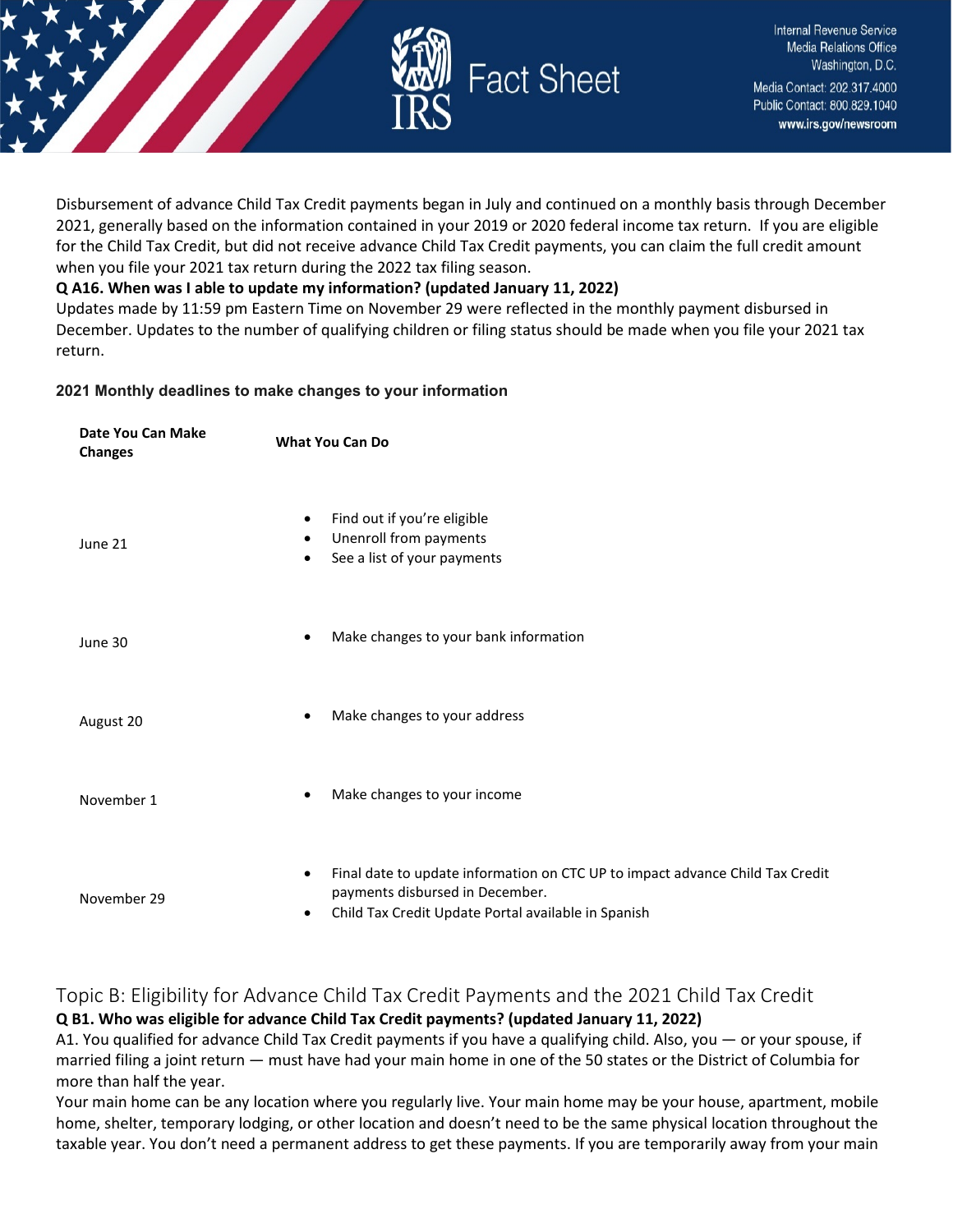

home because of illness, education, business, vacation, or military service, you are generally treated as living in your main home.

Disbursement of advance Child Tax Credit payments began in July and continued on a monthly basis through December 2021, generally based on the information contained in your 2019 or 2020 federal income tax return. If you are eligible for the Child Tax Credit, but did not receive advance Child Tax Credit payments, you can claim the full credit amount when you file your 2021 tax return during the 2022 tax filing season.

For information on how the amount of your Child Tax Credit could be reduced based on the amount of your income, see [Topic C: Calculation of the 2021 Child Tax Credit.](https://www.irs.gov/credits-deductions/2021-child-tax-credit-and-advance-child-tax-credit-payments-topic-c-calculation-of-the-2021-child-tax-credit)

**Q B2. Did the requirements for "qualifying children" change for the Child Tax Credit for 2021? (added June 14, 2021)** A2. Yes.

#### **Q B3. Who is a "qualifying child" for purposes of the 2021 Child Tax Credit? (updated January 11, 2022)**

A3. For tax year 2021, a qualifying child is an individual who does not turn 18 before January 1, 2022, and who satisfies the following conditions:

- 1. The individual is the taxpayer's son, daughter, stepchild, eligible foster child, brother, sister, stepbrother, stepsister, half-brother, half-sister, or a descendant of any of them (for example, a grandchild, niece, or nephew).
- 2. The individual does not provide more than one-half of his or her own support during 2021.
- 3. The individual lives with the taxpayer for more than one-half of tax year 2021. For exceptions to this requirement, se[e IRS Publication 972, Child Tax Credit and Credit for Other Dependents.](https://www.irs.gov/pub/irs-pdf/p972.pdf)
- 4. The individual is properly claimed as the taxpayer's dependent. For more information about how to properly claim an individual as a dependent, see IRS [Publication 501, Dependents, Standard Deduction,](https://www.irs.gov/pub/irs-pdf/p501.pdf) and Filing [Information.](https://www.irs.gov/pub/irs-pdf/p501.pdf)
- 5. The individual does not file a joint return with the individual's spouse for tax year 2021 or files it only to claim a refund of withheld income tax or estimated tax paid.
- 6. The individual was a U.S. citizen, U.S. national, or U.S. resident alien. For more information on this condition, see IRS [Publication 519, U.S. Tax Guide for Aliens.](https://www.irs.gov/pub/irs-pdf/p519.pdf)

### **Q B4. Do I, or my children, need to have Social Security numbers to qualify for the Child Tax Credit? (updated January 11, 2022)**

A4. You — and your spouse, if married filing a joint return — must have a Social Security number (SSN) or an IRS Individual Taxpayer Identification Number (ITIN). You received advance Child Tax Credit payments only if you used your correct SSN or ITIN when you filed a 2020 tax return or 2019 tax return (including when you entered information into the Non-Filer tool on IRS.gov in 2020 or the Child Tax Credit Non-filer Sign-up Tool in 2021).

Advance Child Tax Credit payments were made for qualifying children who have an SSN that is valid for employment in the United States.

#### **Q B5. What is meant by a Social Security number that is valid for employment? (added June 14, 2021)**

A5. For qualifying children, a valid SSN is one that is [valid for employment](https://www.ssa.gov/ssnumber/cards.htm) in the United States and is issued by the Social Security Administration (SSA) before the due date of your 2021 tax return (including extensions).

If an individual was a U.S. citizen when he or she received the SSN, then it is valid for employment in the United States. If "Not Valid for Employment" is printed on the individual's Social Security card and the individual's immigration status has changed so that he or she is now a U.S. citizen or permanent resident, ask the SSA for [a new Social Security card.](https://www.ssa.gov/ssnumber/) However, if "Valid for Work Only With DHS Authorization" is printed on the individual's Social Security card, the

individual has the required SSN only as long as the Department of Homeland Security authorization is valid.

## **Q B6. Was I eligible to receive advance Child Tax Credit payments if my qualifying child died in 2021? (updated January 11, 2022)**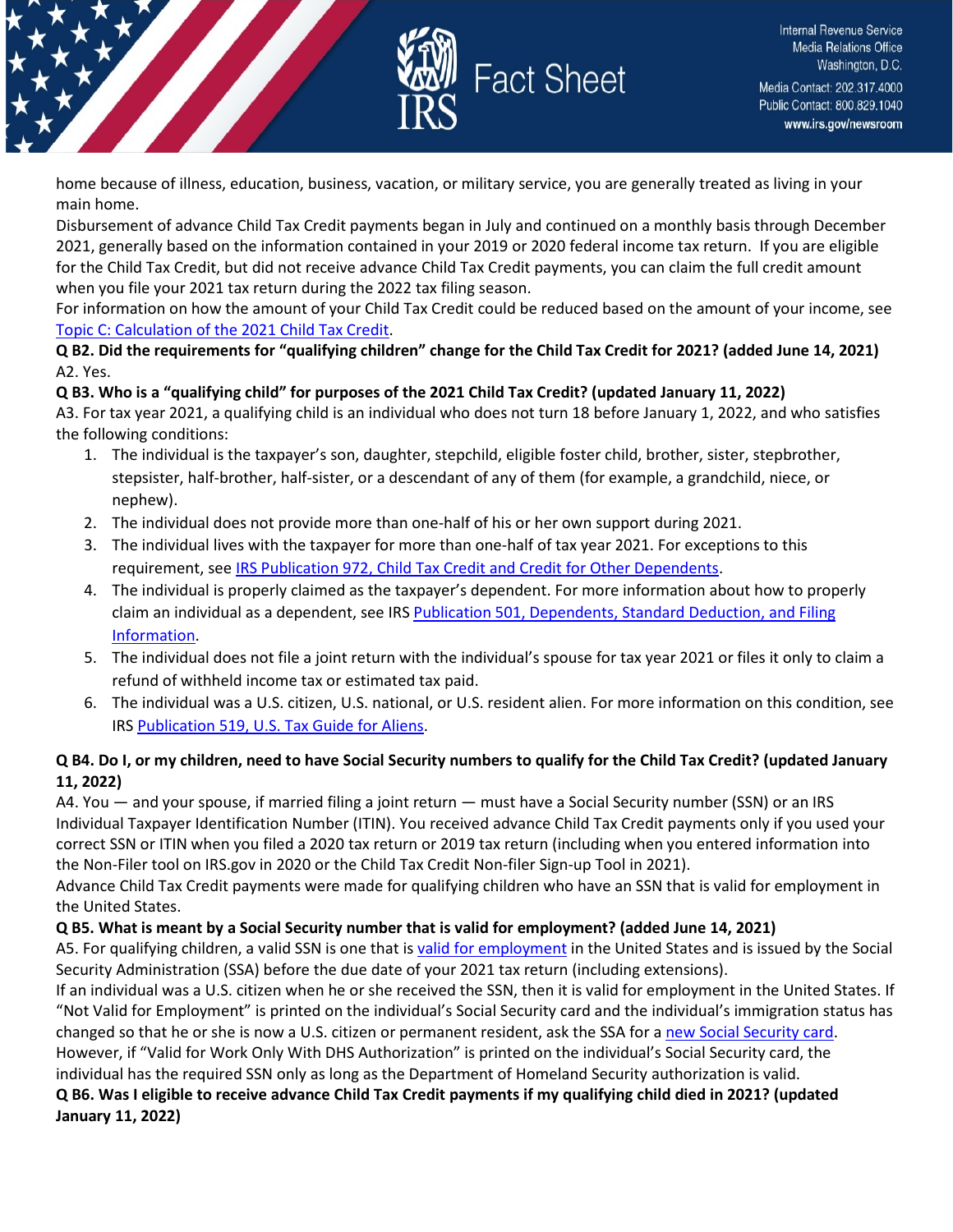

A6. Yes. If your qualifying child was alive at any time during 2021 and lived with you for more than half the time in 2021 that the child was alive, then your child is a qualifying child for purposes of the 2021 Child Tax Credit. As a result, you were eligible to receive advance Child Tax Credit payments for your qualifying child.

Disbursement of advance Child Tax Credit payments began in July and continued on a monthly basis through December 2021, generally based on the information contained in your 2019 or 2020 federal income tax return. If you are eligible for the Child Tax Credit, but did not receive advance Child Tax Credit payments, you can claim the full credit amount when you file your 2021 tax return during the 2022 tax filing season.

**Q B7. How could I have checked to see if I was eligible for advance Child Tax Credit payments? (updated January 11, 2022)**

A7. The Advance Child Tax Credit Eligibility Assistant allowed you to see if you were eligible for advance Child Tax Credit payments.

## **Q B8. My payment was issued but I didn't receive it. What can I do? (updated January 11, 2022)**

A8. You can request a payment trace to track your payment if you have not received it within the timeframes below. We will not be able to trace your payment unless it has been:

- 5 days since the deposit date and the bank says it hasn't received the payment
- 4 weeks since the payment was mailed by check to a standard address
- 6 weeks since the payment was mailed, and you have a forwarding address on file with the local post office
- 9 weeks since the payment was mailed, and you have a foreign address

To start a payment trace, mail or fax a completed [Form 3911, Taxpayer Statement Regarding Refund.](https://www.irs.gov/pub/irs-pdf/f3911.pdf)

## <span id="page-6-0"></span>Topic C: Calculation of the 2021 Child Tax Credit

## **Q C1. What is the amount of the Child Tax Credit for 2021? (updated January 11, 2022)**

A1. For tax year 2021, the Child Tax Credit increased from \$2,000 per qualifying child to:

- \$3,600 for children ages 5 and under at the end of 2021; and
- \$3,000 for children ages 6 through 17 at the end of 2021.

Note: The \$500 nonrefundable Credit for Other Dependents amount has not changed. For more information about the Credit for Other Dependents, see IRS Publication 972, [Child Tax Credit and Credit for Other Dependents.](https://www.irs.gov/pub/irs-pdf/p972.pdf)

**Q C2. Can my Child Tax Credit amount be reduced based on the amount of my 2021 income? (added June 14, 2021)** A2. Yes. The Child Tax Credit phases out in two different steps based on your modified adjusted gross income (AGI) in 2021.

The first phaseout can reduce the Child Tax Credit to \$2,000 per child.

• That is, the first phaseout step can reduce only the \$1,600 increase for qualifying children ages 5 and under, and the \$1,000 increase for qualifying children ages 6 through 17, at the end of 2021.

The second phaseout can reduce the remaining Child Tax Credit below \$2,000 per child. For additional information on the amounts of modified AGI that reduce the 2021 Child Tax Credit, see Q C4 and Q C5, below.

## **Q C3. What is my modified AGI? (added June 14, 2021)**

A3. For purposes of the Child Tax Credit and advance Child Tax Credit payments, your modified AGI is your adjusted gross income (from the 2020 IRS Form 1040, line 11, or, if you haven't filed a 2020 return, the 2019 IRS Form 1040, line 8b), plus the following amounts that may apply to you.

- Any amount on line 45 or line 50 of the 2020 or 2019 IRS [Form 2555, Foreign Earned Income.](https://www.irs.gov/forms-pubs/about-form-2555)
- Any amount excluded from gross income because it was received from sources in Puerto Rico or American Samoa.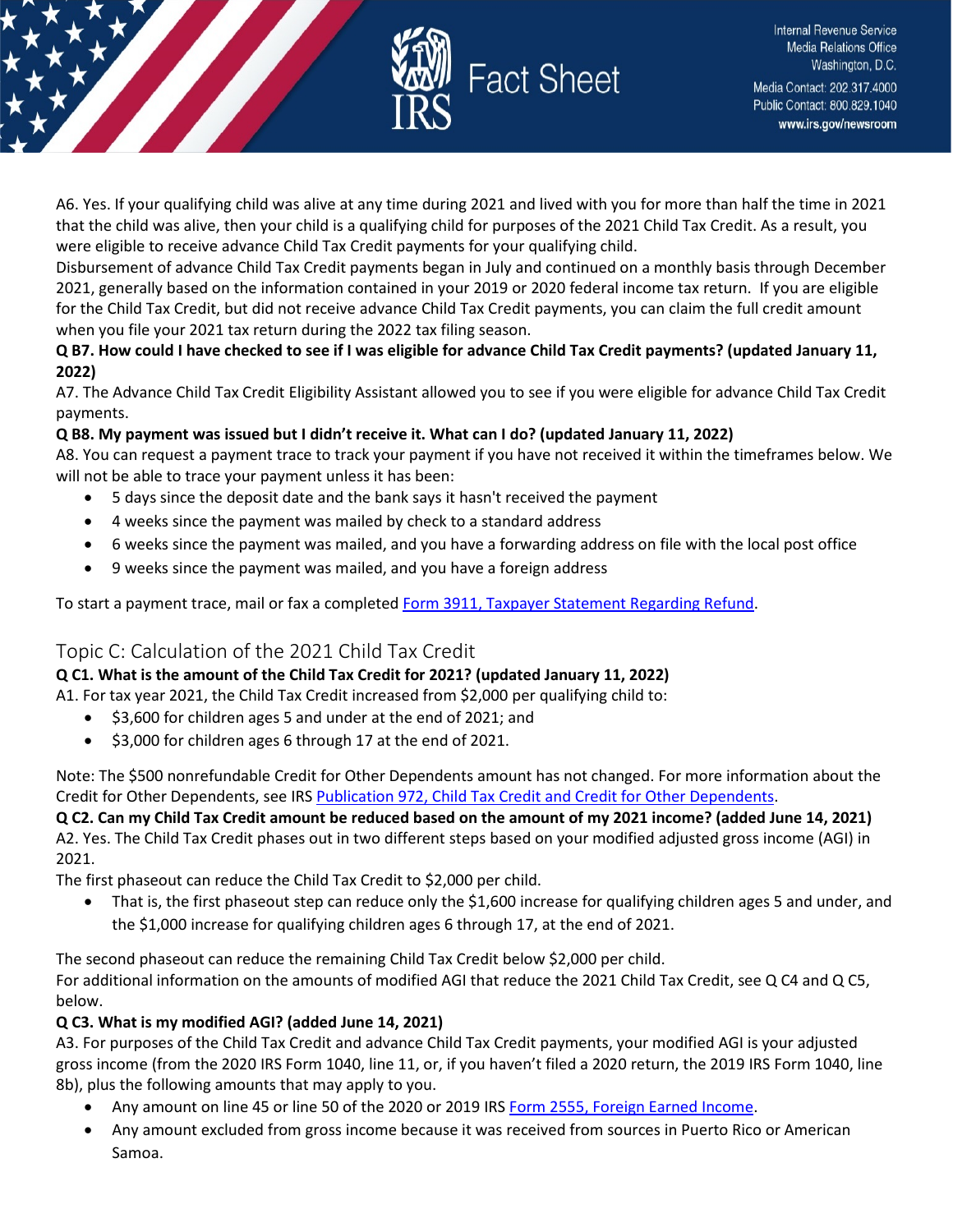

If you do not have any of the above, your modified AGI is the same as your AGI.

**Q C4. How does the first phaseout reduce the 2021 Child Tax Credit to \$2,000 per child? (added June 14, 2021)** A4. The Child Tax Credit begins to be reduced to \$2,000 per child if your modified AGI in 2021 exceeds:

- \$150,000 if married and filing a joint return or if filing as a qualifying widow or widower;
- \$112,500 if filing as head of household; or
- \$75,000 if you are a single filer or are married and filing a separate return.

The first phaseout reduces the Child Tax Credit by \$50 for each \$1,000 (or fraction thereof) by which your modified AGI exceeds the income threshold described above that is applicable to you.

## **Q C5. How does the second phaseout reduce the remaining \$2,000 Child Tax Credit? (added June 14, 2021)**

A5. The Child Tax Credit won't begin to be reduced below \$2,000 per child until your modified AGI in 2021 exceeds:

- \$400,000 if married and filing a joint return; or
- \$200,000 for all other filing statuses.

The second phaseout reduces the Child Tax Credit by \$50 for each \$1,000 (or fraction thereof) by which your modified AGI exceeds the income threshold described above that is applicable to you.

## <span id="page-7-0"></span>Topic D: Calculation of Advance Child Tax Credit Payments

**Q D1. How were my advance Child Tax Credit payment amounts determined? (updated January 11, 2022)** A1. The IRS determined your advance Child Tax Credit payment amounts by estimating the amount of the Child Tax Credit that you will be eligible to claim on your 2021 tax return during the 2022 tax filing season.

Our estimate of your 2021 Child Tax Credit was based on information shown on your processed 2020 tax return (including information you entered in the Child Tax Credit Non-filer Sign-up Tool in 2021). If we had not processed your 2020 tax return when we determined the amount of your advance Child Tax Credit payment for any month starting July 2021, we estimated the amount of your 2021 Child Tax Credit based on information shown on your 2019 tax return (including information you entered into the Non-Filer tool on IRS.gov in 2020). If we processed your 2020 return, we recalculated your advance Child Tax Credit payments and adjusted any remaining monthly payments.

Disbursement of advance Child Tax Credit payments began in July and continued on a monthly basis through December 2021, generally based on the information contained in your 2019 or 2020 federal income tax return. If you are eligible for the Child Tax Credit, but did not receive advance Child Tax Credit payments, you can claim the full credit amount when you file your 2021 tax return during the 2022 tax filing season.

Note: Advance Child Tax Credit payment amounts do not include the \$500 Credit for Other Dependents, which is not refundable. For more information about the Credit for Other Dependents, see IRS [Publication No. 972, Child Tax Credit](https://www.irs.gov/pub/irs-pdf/p972.pdf)  [and Credit for Other Dependents.](https://www.irs.gov/pub/irs-pdf/p972.pdf)

**Q D2. How much did eligible individuals receive in advance Child Tax Credit payments? (updated January 11, 2022)** A2. An eligible individual's total advance Child Tax Credit payment amounts equaled half of the amount of the individual's estimated 2021 Child Tax Credit. This amount was then divided into monthly advance payments. As a result:

- For each qualifying child age 5 or younger, an eligible individual generally received \$300 each month. That was determined by dividing \$3,600 in half, which is \$1,800. Six monthly payments of \$300 provided the eligible individual with \$1,800.
- For each qualifying child ages 6 to 17, an eligible individual generally received \$250 each month. That was determined by dividing \$3,000 in half, which is \$1,500. Six monthly payments of \$250 provided the eligible individual with \$1,500.

## <span id="page-7-1"></span>Topic E: Advance Payment Process of the Child Tax Credit

**Q E1. When did eligible individuals receive advance Child Tax Credit payments? (updated January 11, 2022)**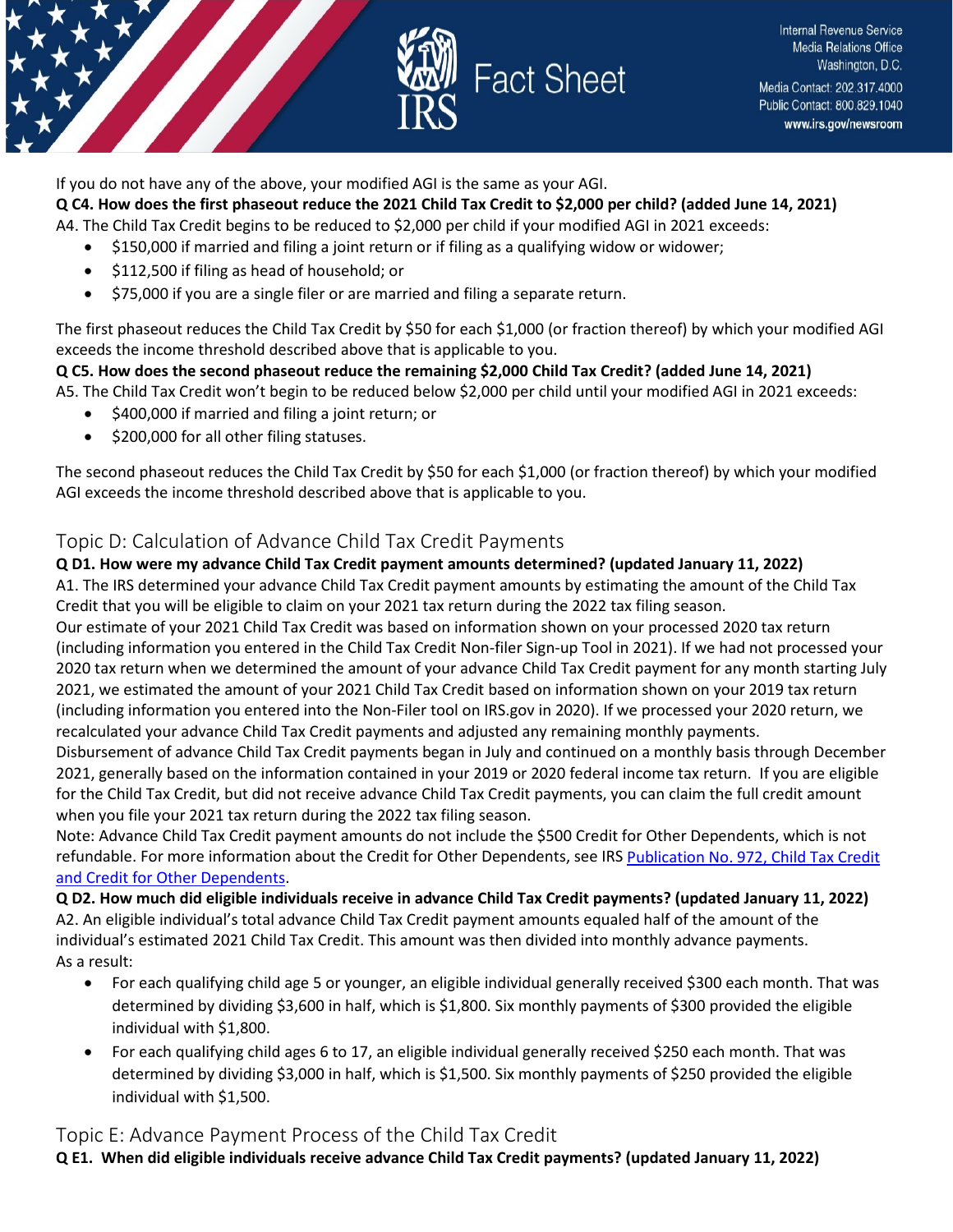

A1. Advance Child Tax Credit payments were disbursed in monthly installments from July through December 2021.

#### **2021 Advance Child Tax Credit monthly payment disbursements**

| <b>Payment Month</b> | <b>Payment Date</b> |
|----------------------|---------------------|
| July                 | 7/15/2021           |
| August               | 8/13/2021           |
| September            | 9/15/2021           |
| October              | 10/15/2021          |
| November             | 11/15/2021          |
| December             | 12/15/2021          |

#### **Q E2. How did eligible individuals receive their advance Child Tax Credit payments? (updated January 11, 2022)**

A2. If the IRS received the eligible individual's banking information, payment was sent as a direct deposit. We used bank account information from the following sources, in the following order:

- The eligible individual's 2020 tax return, including information entered into the Child Tax Credit Non-filer Sign-up Tool in 2021.
- The eligible individual's 2019 tax return, including information entered into the Non-Filer tool on IRS.gov in 2020.
- Your banking information listed in the Child Tax Credit Update Portal.
- A federal agency that provides the eligible individual with benefits, such as: Social Security Administration, Department of Veterans Affairs, or the Railroad Retirement Board.

If we did not have bank account information to issue a direct deposit, we sent advance Child Tax Credit payments by mail.

Disbursement of advance Child Tax Credit payments began in July and continued on a monthly basis through December 2021, generally based on the information contained in your 2019 or 2020 federal income tax return. If you are eligible for the Child Tax Credit, but did not receive advance Child Tax Credit payments, you can claim the full credit amount when you file your 2021 tax return during the 2022 tax filing season.

**Q E3. My 2019 tax return was used to determine my advance Child Tax Credit payments. I filed my 2020 tax return during 2021 with a different amount of income. Did the IRS update my advance Child Tax Credit payment amounts? (updated January 11, 2022)**

A3. Yes. Your advance Child Tax Credit payments were recalculated after the IRS processed your 2020 tax return. We adjusted your remaining payments in 2021 to increase or decrease the total amount of your advance Child Tax Credit payments that should have been disbursed to you during 2021.

## <span id="page-8-0"></span>Topic F: Updating Your Child Tax Credit Information During 2021

**Q F1. What if information about my bank, mailing address, income, or family changed during 2021? (updated January 11, 2022)** 

A1. The IRS launched on IRS.gov a [Child Tax Credit Update Portal \(CTC UP\)](https://www.irs.gov/credits-deductions/child-tax-credit-update-portal) to allow you to:

- Elect not to receive advance Child Tax Credit payments during 2021;
- Update your bank account information;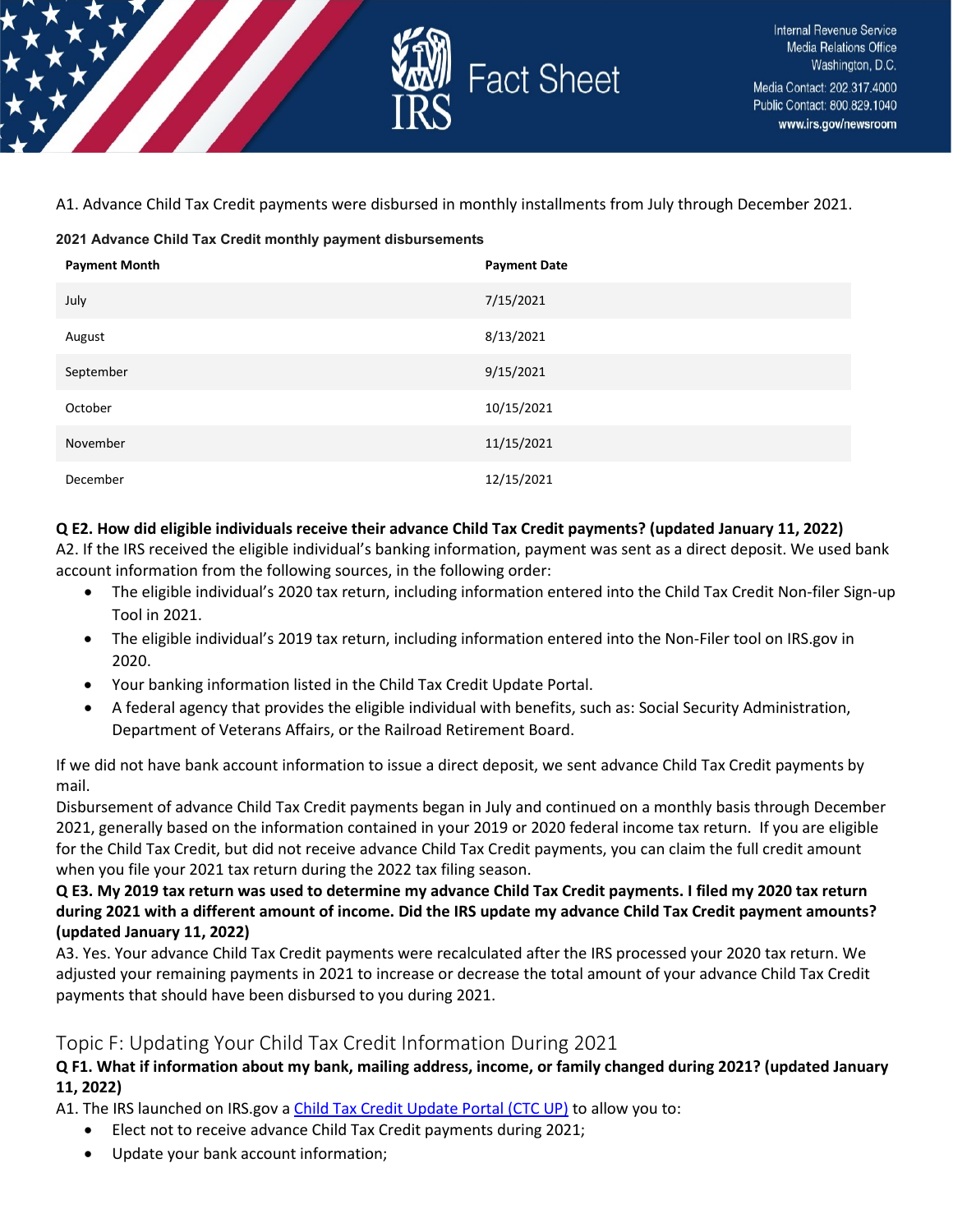

- Update your mailing address; and
- Update your income.

Updates made by 11:59 pm Eastern Time on November 29 were reflected in the monthly advance Child Tax Credit payments disbursed in December.

Note: If you don't have an account, many financial institutions will help you open a low-cost or no-cost bank account. Visit the [Federal Deposit Insurance Corporation website](https://www.fdic.gov/getbanked/index.html) for details on opening an account online or use the FDIC's [BankFind](https://banks.data.fdic.gov/bankfind-suite/bankfind) tool to locate an FDIC-insured bank. [BankOn,](https://covidbanking.joinbankon.org/) [American Bankers Association,](https://www.aba.com/advocacy/community-programs/consumer-resources/manage-your-money/choosing-safe-affordable-account) [Independent Community Bankers](https://www.icba.org/about/open-a-bank-account-remotely)  [of America,](https://www.icba.org/about/open-a-bank-account-remotely) and th[e National Credit Union Administration](https://www.mycreditunion.gov/about-credit-unions/credit-union-locator) have lists of banks and credit unions that can open an account online. See the [Veterans Benefits Banking Program,](https://www.benefits.va.gov/benefits/banking.asp) if you're a veteran, for access to financial services at participating banks.

### **Q F. My income for 2021 was significantly different from the income shown on my 2020 tax return that I filed. Did the IRS update my advance Child Tax Credit payment amounts to take that change into account? (updated January 11, 2022)**

A2. Yes, if you provided your updated income by using th[e Child Tax Credit Update Portal \(CTC UP\).](https://www.irs.gov/credits-deductions/child-tax-credit-update-portal) This online portal allowed you to update income you planned to report on your 2021 tax return so that we could change our estimate of your 2021 Child Tax Credit. This allowed us to adjust the amount of your monthly advance Child Tax Credit payments in 2021 to account for your income change.

Updates made by 11:59 pm Eastern Time on November 29 were reflected in the monthly advance Child Tax Credit payments disbursed in December.

### **Q F3. What if I will claim a child on my 2021 tax return but did not claim that child on my 2020 tax return? (updated January 11, 2022)**

A3. Your advance Child Tax Credit payments were based on the children you claimed for the Child Tax Credit on your 2020 tax return (or 2019 tax return, if your 2020 tax return had not been processed as of the payment determination date for any of your monthly advance Child Tax Credit payments).

If you did not receive advance Child Tax Credit payments for a qualifying child you will claim for 2021, you can claim the full amount of your allowable Child Tax Credit for that child when you file your 2021 tax return during the 2022 tax filing season.

#### **Q F4. How can the expanded and increased Child Tax Credit and advance Child Tax Credit payments, coupled with the current income tax withholding from my pay, affect the amount of my tax refund or balance due on my income tax return for 2021? (updated January 11, 2022)**

A4. In July 2021, the IRS started making advance monthly payments of the 2021 Child Tax Credit. For many families, the amount of the 2021 Child Tax Credit increased compared to the amount of the 2020 Child Tax Credit. However, the total advance payments may be greater than any increase in the 2021 credit, depending on a family's circumstances. If you're in this situation and did not adjust income tax withholding from your pay in 2021 (and did not unenroll from advance monthly payments), the amount of your tax refund received in 2022 may decrease compared to the refund received in 2021, or the balance due in 2022 with your 2021 income tax return may increase compared to the balance due in 2021. Some taxpayers also may shift from getting a refund in 2021 to owing a balance in 2022.

Therefore, if you received a small refund or had a balance due when you filed your tax return for 2020 in 2021, you could have unenrolled from advance Child Tax Credit payments, updated your Form W-4 by entering an additional amount to be withheld each pay period on step 4c of the form, or made quarterly estimated tax payments for the remainder of 2021.

Updates made by 11:59 pm Eastern Time on November 29 were reflected in the monthly advance Child Tax Credit payments disbursed in December.

For more information about how your advance Child Tax Credit payments were calculated and disbursed, se[e Topic D:](https://www.irs.gov/credits-deductions/2021-child-tax-credit-and-advance-child-tax-credit-payments-topic-d-calculation-of-advance-child-tax-credit-payments)  [Calculation of Advance Child Tax Credit Payments,](https://www.irs.gov/credits-deductions/2021-child-tax-credit-and-advance-child-tax-credit-payments-topic-d-calculation-of-advance-child-tax-credit-payments) an[d Topic E: Advance Payment Process of the Child Tax Credit.](https://www.irs.gov/credits-deductions/2021-child-tax-credit-and-advance-child-tax-credit-payments-topic-e-advance-payment-process-of-the-child-tax-credit) Individuals were able to unenroll from advance Child Tax Credit payments through the [Child Tax Credit Update Portal](https://www.irs.gov/credits-deductions/child-tax-credit-update-portal)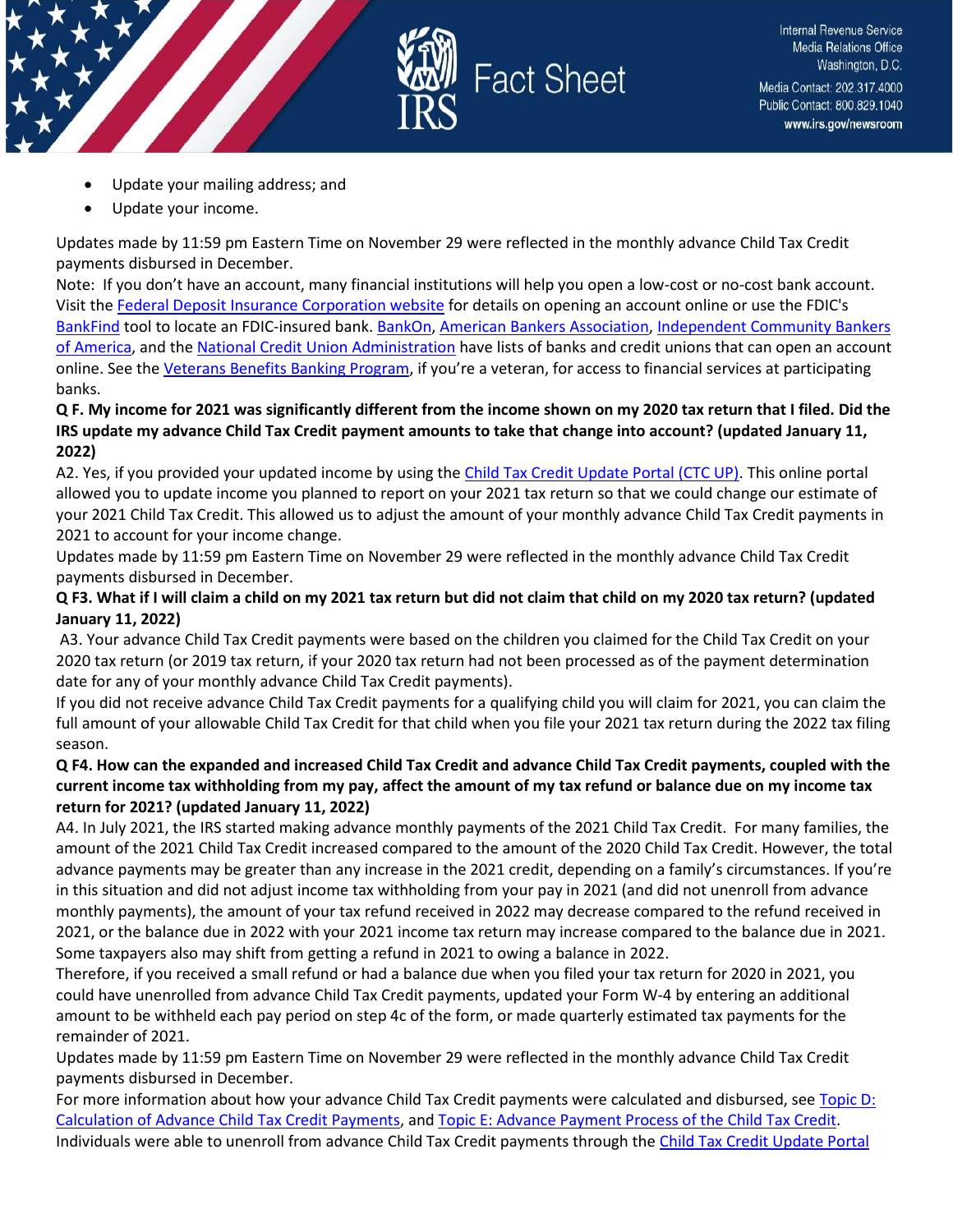

[\(CTC UP\).](https://www.irs.gov/credits-deductions/child-tax-credit-update-portal) For more information regarding the CTC UP, se[e Topic F: Updating Your Child Tax Credit Information During](https://www.irs.gov/credits-deductions/2021-child-tax-credit-and-advance-child-tax-credit-payments-topic-f-updating-your-child-tax-credit-information-during-2021)  [2021.](https://www.irs.gov/credits-deductions/2021-child-tax-credit-and-advance-child-tax-credit-payments-topic-f-updating-your-child-tax-credit-information-during-2021)

## <span id="page-10-0"></span>Topic G: Receiving Advance Child Tax Credit Payments

### **Q G1. What can I do if I think the amount of my advance Child Tax Credit payment was incorrect for a month? (updated January 11, 2022)**

A1. First, you should review the Letter 6417 that the IRS mailed to you before you received your first advance Child Tax Credit payment. This letter informed you of your estimated Child Tax Credit amount for tax year 2021 and the amounts of your estimated advance Child Tax Credit payments.

Disbursement of advance Child Tax Credit payments began in July and continued on a monthly basis through December 2021, generally based on the information contained in your 2019 or 2020 federal income tax return. If you are eligible for the Child Tax Credit, but did not receive advance Child Tax Credit payments, you can claim the full credit amount when you file your 2021 tax return during the 2022 tax filing season.

For more information regarding CTC UP, see [Topic F: Updating Your Child Tax Credit Information During 2021.](https://www.irs.gov/credits-deductions/2021-child-tax-credit-and-advance-child-tax-credit-payments-topic-f-updating-your-child-tax-credit-information-during-2021)

**Q G2. Were any of my advance Child Tax Credit payments reduced if I owed taxes from previous years or other federal or state debts? (updated January 11, 2022)**

A2. No. Advance Child Tax Credit payments were not reduced (that is, offset) for overdue taxes from previous years or other federal or state debts that you owed.

However, if you receive a refund when you file your 2021 tax return, any remaining Child Tax Credit amounts included in your refund may be subject to offset for tax debts or other federal or state debts you owe.

## **Q G3. Were my advance Child Tax Credit payments offset if my spouse or I owed past-due child support? (updated January 11, 2022)**

A3. No.

## **Q G4. Were my advance Child Tax Credit payments subject to garnishment? (updated January 11, 2022)**

A4. Yes. Advance Child Tax Credit payments were not exempt from garnishment by non-federal creditors under federal law. Therefore, to the extent permitted by the laws of your state and local government, your advance Child Tax Credit payments might have been subject to garnishment by your state, local government, and private creditors, including pursuant to a court order involving a non-federal party (which can include fines related to a crime, administrative court fees, restitution, and other court-ordered debts).

Some states and financial institutions have chosen to act to protect these payments, however, and these payments were still protected from offset by the federal government. For example, if a taxpayer has a judgment against them obtained by a private party, but also owes assessed federal taxes, the IRS did not subject the payment to offset with respect to the federal taxes.

### **Q G5. Did I need to file an injured spouse claim (Form 8379, Injured Spouse Allocation) if my spouse owed a federal or state debt and I did not? (updated January 11, 2022)**

A5. No. Advance Child Tax Credit payments were not reduced (that is, offset) for overdue taxes from previous years or other federal or state debts that your spouse owed.

However, if you file a joint 2021 tax return with your spouse and receive a refund, any remaining Child Tax Credit amounts included in your refund may be subject to offset for tax debts or other federal or state debts your spouse owes. You can file [Form 8379](https://www.irs.gov/forms-pubs/about-form-8379) with your 2021 tax return.

### **Q G6. I filed my 2020 tax return with a U.S. address although my child and I do not live in the United States. I received Letter 6417 at my U.S. address stating that the IRS will begin to disburse advance Child Tax Credit payments to me. What could I have done? (updated January 11, 2022)**

A6. You were not entitled to advance Child Tax Credit payments. You may be eligible to claim the Child Tax Credit when you file your 2021 tax return, but may not be able to claim all \$3,000 or \$3,600 per qualifying child because your main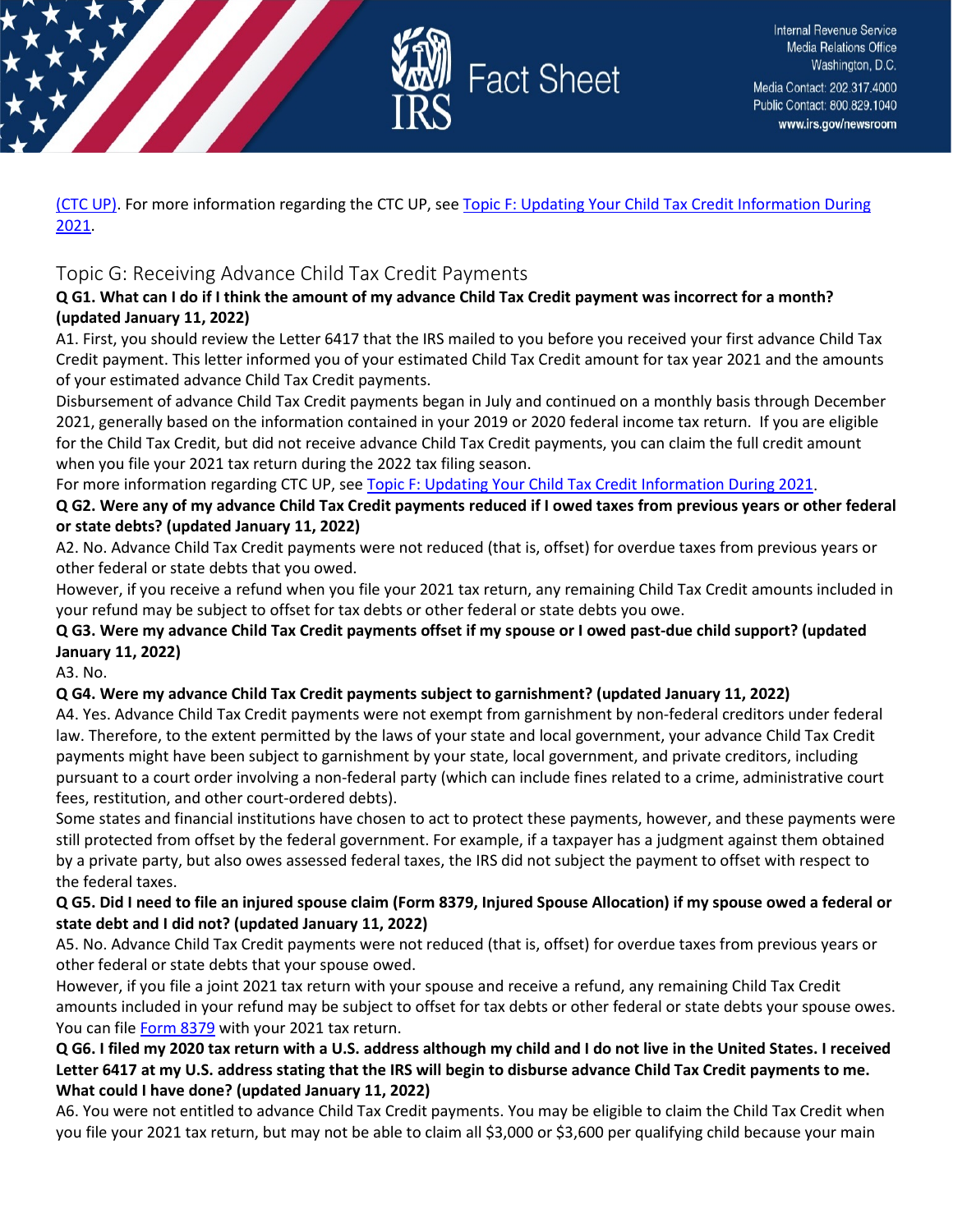

home will not be in the United States for more than half of 2021. The advance payments we sent to you might have exceeded the amount of Child Tax Credit that you will be allowed to claim on your 2021 tax return.

You could have unenrolled from receiving advance Child Tax Credit payments by using the [Child Tax Credit Update Portal](https://www.irs.gov/credits-deductions/child-tax-credit-update-portal)  [\(CTC UP\).](https://www.irs.gov/credits-deductions/child-tax-credit-update-portal) Updates made by 11:59 pm Eastern Time on November 29 were reflected in the monthly advance Child Tax Credit payments disbursed in December.

For more information regarding CTC UP, see [Topic F: Updating Your Child Tax Credit Information During 2021.](https://www.irs.gov/credits-deductions/2021-child-tax-credit-and-advance-child-tax-credit-payments-topic-f-updating-your-child-tax-credit-information-during-2021)

## **Q G7. I received one or more advance Child Tax Credit payments for my qualifying child, but that child moved in with her other parent in early 2021. What could I have done? (updated January 11, 2022)**

A7. You could have taken one of the following actions:

- Agreed with your qualifying child's other parent to allow you to claim that child for the Child Tax Credit for 2021. You need to receive from your child's other parent a signed [Form 8332, Release/Revocation of Release of Claim](https://www.irs.gov/forms-pubs/about-form-8332)  [to Exemption for Child by Custodial Parent](https://www.irs.gov/forms-pubs/about-form-8332) and attach it to your 2021 tax return on which you claim the Child Tax Credit.
- Considered using th[e Child Tax Credit Update Portal \(CTC UP\)](https://www.irs.gov/credits-deductions/child-tax-credit-update-portal) to unenroll from receiving advance Child Tax Credit payments, or to remove that child from your Child Tax Credit information provided to the IRS. As a result, your future advance Child Tax Credit payment amounts would have been reduced to take into account your unenrollment or removal of that child. Updates made by 11:59 pm Eastern Time on November 29 were reflected in the monthly advance Child Tax Credit payments disbursed in December.

If you took neither action, you may need to repay to the IRS the amount of advance Child Tax Credit payments you received that are based on that child when you file your 2021 tax return. This is because a qualifying child is one who lives with you for more than half the year, among other factors. If the child's residency changed, they may no longer be your qualifying child.

For more information regarding CTC UP, see Topic F: [Updating Your Child Tax Credit Information During 2021](https://www.irs.gov/credits-deductions/2021-child-tax-credit-and-advance-child-tax-credit-payments-topic-f-updating-your-child-tax-credit-information-during-2021) and Topic [M: Commonly Asked Shared-Custody Questions.](https://www.irs.gov/credits-deductions/2021-child-tax-credit-and-advance-child-tax-credit-payments-topic-m-commonly-asked-shared-custody-questions)

### **Q G8. If I reported that I was a victim of tax-related identity theft, how could I have ensured that I would receive advance Child Tax Credit payments? (updated January 11, 2022)**

A8. If you reported that you are a victim of [tax-related identity theft,](https://www.irs.gov/newsroom/taxpayer-guide-to-identity-theft) the IRS would not have disbursed advance Child Tax Credit payments to you until your tax-related identity theft issue had been resolved.

## **Q G9. If I suspect I've been a victim of tax-related identity theft, what can I do to make sure that I receive advance Child Tax Credit payments? (updated January 11, 2022)**

A9. If you believe you are a victim of tax-related identity theft and have not reported the tax-related identity theft issue to the IRS, you should take steps to protect yourself. Notify the IRS by filing [a Form 14039, Identity Theft Affidavit](https://www.irs.gov/pub/irs-pdf/f14039.pdf) through [IdentityTheft.gov](https://www.identitytheft.gov/) or by paper.

The IRS would not have disbursed advance Child Tax Credit payments to you until your tax-related identity theft issue had been resolved. If you did not receive advance Child Tax Credit payments for a qualifying child you will claim in 2021, you can claim the full amount of your allowable Child Tax Credit for that child when you file your 2021 tax return during the 2022 tax filing season.

## **Q G10. What did I need to do to get advance Child Tax Credit payments? (updated January 11, 2022)**

A10. The IRS used information from your processed 2019 or 2020 tax return, information you entered into the Non-Filer Tool on IRS.gov in 2020 to register for Economic Impact Payments, or information you entered into the Child Tax Credit Non-filer Sign-up Tool in 2021 to determine if you qualified and automatically enroll you. You did not need to take any additional action.

If you did not have to file your taxes this year or last year, and you did not register for Economic Impact Payments last year, you may be able to claim the Child Tax Credit for any amount you did not receive when you file your 2021 tax return during the 2022 tax filing season.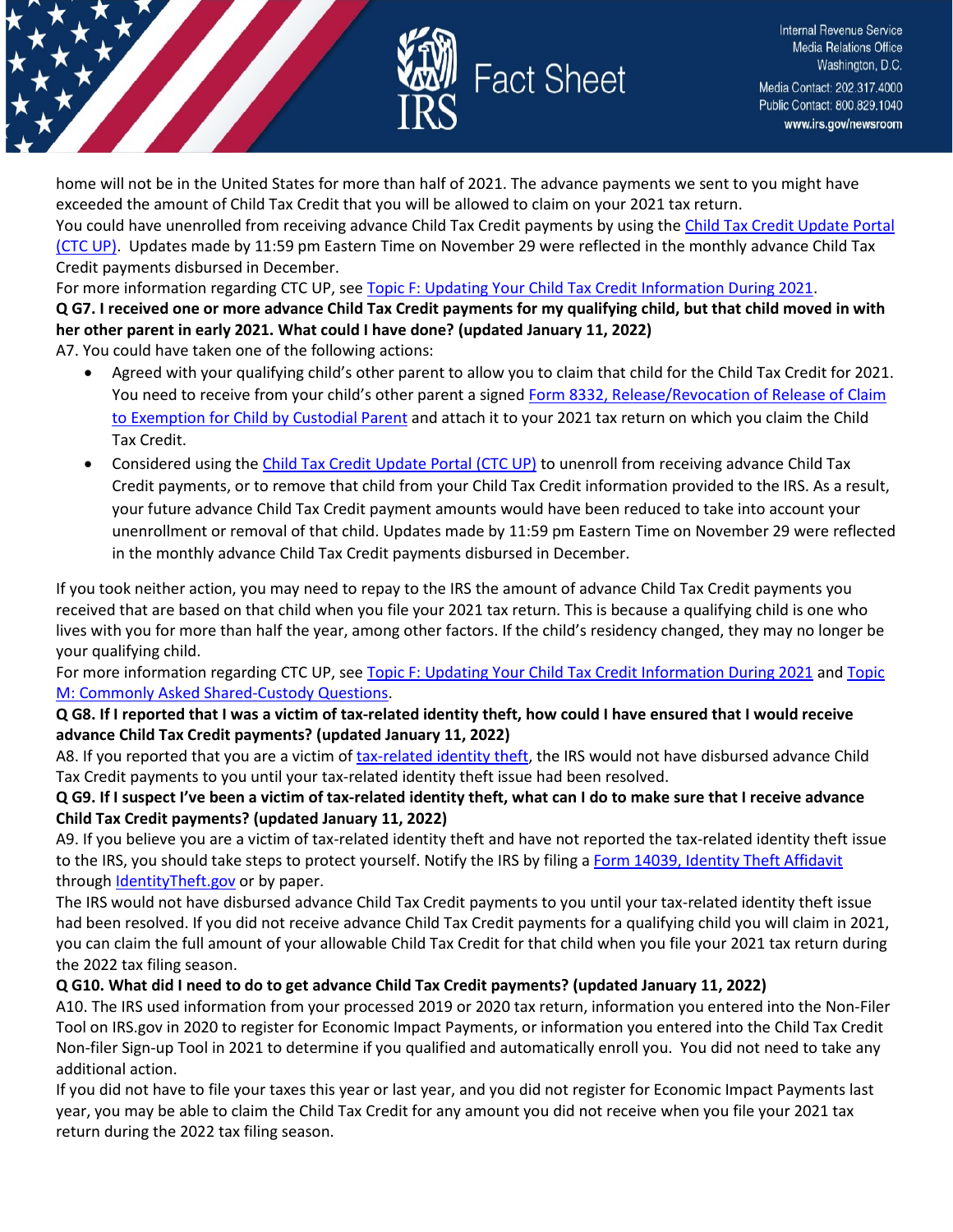

## **Q G11: Why did I receive my monthly advance Child Tax Credit payment as a paper check by mail? (updated January 11, 2022)**

A11. The IRS sent your advance Child Tax Credit payment as a paper check by mail if we did not have your bank account information to send you a payment by direct deposit.

Also, if you had a closed or invalid bank account on file, the IRS reissued your payment as a paper check by mail. For more information on how individuals could have provided or updated their bank account information, see FAQ F1: [What if information about my bank, mailing address, income, or family has changed during 2021?](https://www.irs.gov/credits-deductions/2021-child-tax-credit-and-advance-child-tax-credit-payments-topic-f-updating-your-child-tax-credit-information-during-2021#qf1)

## <span id="page-12-0"></span>Topic H: Reconciling Your Advance Child Tax Credit Payments on Your 2021 Tax Return

## **Q H1. How do I reconcile my advance Child Tax Credit payments and my Child Tax Credit on my 2021 tax return? (updated January 11, 2022)**

A1. When you file your 2021 tax return during the 2022 tax filing season, you will need to compare:

- 1. The total amount of the advance Child Tax Credit payments that you received during 2021; with
- 2. The amount of the Child Tax Credit that you can properly claim on your 2021 tax return.

**Excess Child Tax Credit Amount**: If the amount of your Child Tax Credit exceeds the total amount of your advance Child Tax Credit payments, you can claim the remaining amount of your Child Tax Credit on your 2021 tax return. **Excess Advance Child Tax Credit Payment Amount**: If you received a total amount of advance Child Tax Credit payments that exceeds the amount of Child Tax Credit that you can properly claim on your 2021 tax year, you may need to repay to the IRS some or all of that excess payment.

In January 2022, the IRS will send you Letter 6419 to provide the total amount of advance Child Tax Credit payments that were disbursed to you during 2021. Please keep this letter regarding your advance Child Tax Credit payments with your tax records. You may need to refer to this letter when you file your 2021 tax return during the 2022 tax filing season.

## **Q H2. How can the total amount of advance Child Tax Credit payments be greater than the amount of my 2021 Child Tax Credit? (updated January 11, 2022)**

A2. The amount of advance Child Tax Credit payments that you received during 2021 is based on the IRS's estimate of the Child Tax Credit amount that you properly would be allowed for the 2021 tax year. The law requires this estimate to be based on these primary sources of information:

- 1. Your 2020 tax year return or, if that return is not available, your 2019 tax year return (including a 2019 tax return filed through the Non-Filer Tool for Economic Impact Payments on IRS.gov, or a 2020 tax return filed through the Child Tax Credit Non-filer Sign-up Tool); and
- 2. Any updated information you provided to the IRS in 2021, including information provided through th[e Child Tax](https://www.irs.gov/credits-deductions/child-tax-credit-update-portal)  [Credit Update Portal \(CTC UP\)](https://www.irs.gov/credits-deductions/child-tax-credit-update-portal) or the Non-Filer tool for Economic Impact Payments on IRS.gov in 2020.

Family and life situations can be fluid throughout a given year. Here are examples of changes that could have resulted in excess advance Child Tax Credit payments.

- A qualifying child who resided with you may have changed homes during 2021 and resided more than half of the 2021 tax year with a different individual.
- Your income increased in 2021.
- Your filing status changed for 2021.
- Your main home was outside of the United States for more than half of 2021.

As a result of these types of family and life changes, you may have received a total amount of advance Child Tax Credit payments that exceeds the amount of Child Tax Credit that you are allowed on your 2021 tax return. For more information regarding eligibility for advance Child Tax Credit payments, including the definition of your main home, see [Topic B: Eligibility for Advance Child Tax Credit Payments and the 2021 Child Tax Credit.](https://www.irs.gov/credits-deductions/2021-child-tax-credit-and-advance-child-tax-credit-payments-topic-b-eligibility-for-advance-child-tax-credit-payments-and-the-2021-child-tax-credit)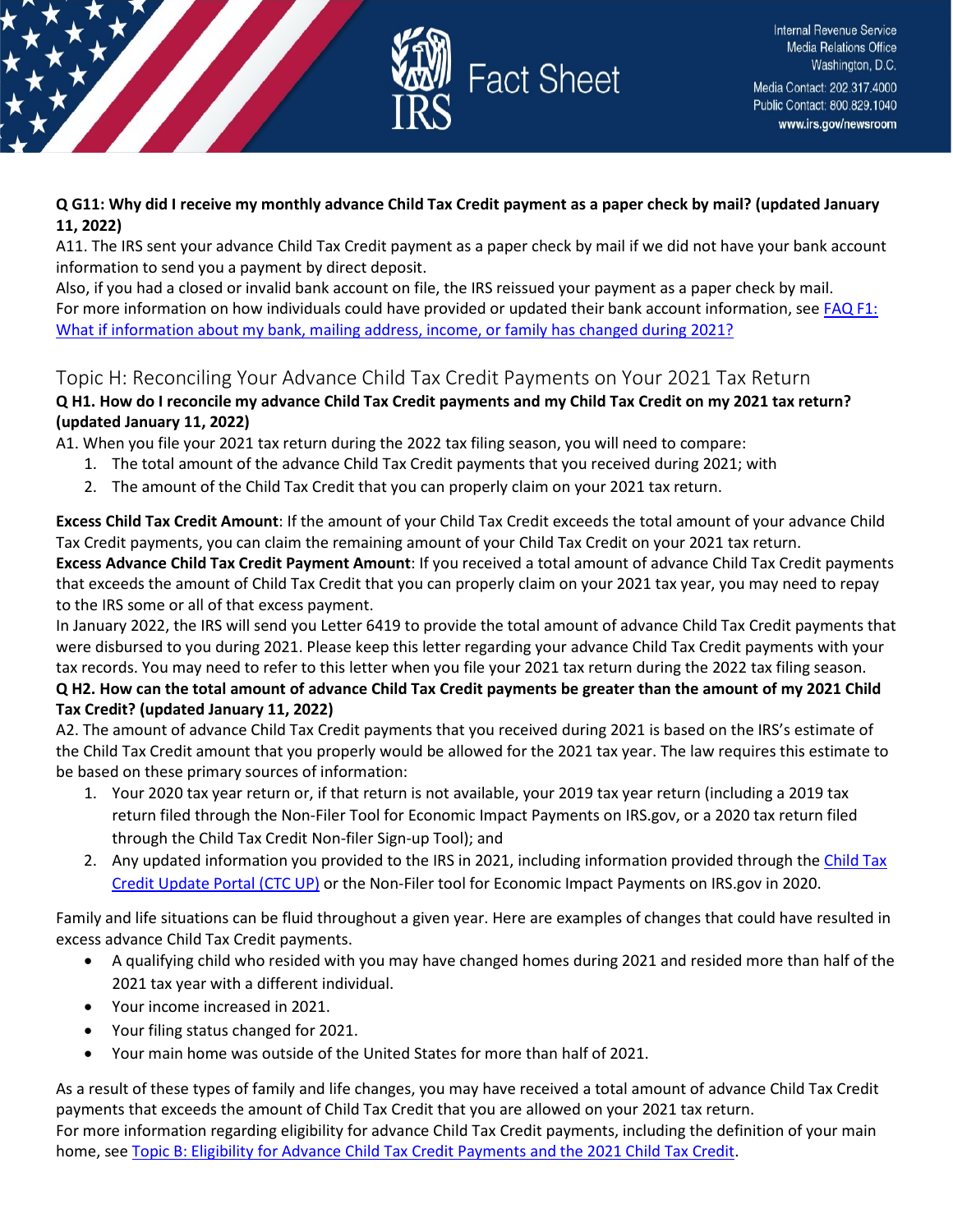

### **Q H3. Will I need to repay advance Child Tax Credit payments back to the IRS if they were greater than the Child Tax Credit amount that I am allowed on my 2021 tax return? (updated January 11, 2022)**

A3. Maybe. If you qualify for the repayment protection described in this Topic H, you will be excused from repaying some or all of the excess amount. If you do not qualify for repayment protection, you will need to report the entire excess amount on your 2021 tax return as additional income tax. This additional income tax will reduce the amount of your tax refund or increase your total tax due for 2021.

### **Q H4. How do I know if I don't qualify for the repayment protection for filers based on their income during 2021? (added June 14, 2021)**

A4. You won't qualify for any repayment protection if your modified adjusted gross income (AGI) is at or above the amounts listed below based on the filing status on your 2021 tax return.

- \$120,000 if you are married and filing a joint return or if filing as a qualifying widow or widower;
- \$100,000 if you are filing as head of household; and
- \$80,000 if you are a single filer or are married and filing a separate return.

For information on the definition of modified AGI, see [Topic C: Calculation of the 2021 Child Tax Credit.](https://www.irs.gov/credits-deductions/2021-child-tax-credit-and-advance-child-tax-credit-payments-topic-c-calculation-of-the-2021-child-tax-credit)

## **Q H5. How do I know if I qualify for the full repayment protection for filers based on income during 2021? (updated June 14, 2021)**

A5. You qualify for full repayment protection and won't need to repay any excess amount of your advance Child Tax Credit payments if your main home was in the United States for more than half of 2021 and your modified adjusted gross income (AGI) for 2021 is at or below the following amount based on the filing status on your 2021 tax return:

- \$60,000 if you are married and filing a joint return or if filing as a qualifying widow or widower;
- \$50,000 if you are filing as head of household; and
- \$40,000 if you are a single filer or are married and filing a separate return.

Your repayment protection may be limited if your modified AGI exceeds these amounts or your main home was not in the United States for more than half of 2021.

For more on the definition of your main home, see [Topic B: Eligibility for Advance Child Tax Credit Payments and the](https://www.irs.gov/credits-deductions/2021-child-tax-credit-and-advance-child-tax-credit-payments-topic-b-eligibility-for-advance-child-tax-credit-payments-and-the-2021-child-tax-credit)  [2021 Child Tax Credit.](https://www.irs.gov/credits-deductions/2021-child-tax-credit-and-advance-child-tax-credit-payments-topic-b-eligibility-for-advance-child-tax-credit-payments-and-the-2021-child-tax-credit) For information on the definition of modified AGI, see [Topic C: Calculation of the 2021 Child Tax](https://www.irs.gov/credits-deductions/2021-child-tax-credit-and-advance-child-tax-credit-payments-topic-c-calculation-of-the-2021-child-tax-credit)  [Credit.](https://www.irs.gov/credits-deductions/2021-child-tax-credit-and-advance-child-tax-credit-payments-topic-c-calculation-of-the-2021-child-tax-credit)

**Q H6. If I qualify for repayment protection, how much repayment relief will I qualify for? (added June 14, 2021)** A6. If you qualify for repayment protection, the amount of your tax liability from excess advance Child Tax Credit payments is reduced by up to the full repayment protection amount. The full repayment protection amount equals \$2,000, multiplied by the following:

- The number of qualifying children that the IRS took into account in determining the IRS's initial estimate of your advance Child Tax Credit payments, minus
- The number of qualifying children properly taken into account in determining the allowed Child Tax Credit amount on your 2021 tax return.

Example: You properly claimed three qualifying children on your 2020 tax return but claim only one qualifying child on your 2021 tax return. You can receive up to \$4,000 in repayment protection (that is, \$2,000 for each excess qualifying child) if you qualify.

You will be able to apply the full repayment protection amount of \$2,000 for each excess qualifying child if your modified adjusted gross income (AGI) is at or below the following amounts based on the filing status on your 2021 tax return:

- \$60,000 if you are married and filing a joint return or if filing as a qualifying widow or widower;
- \$50,000 if you are filing as head of household; and
- \$40,000 if you are a single filer or you are married and filing a separate return.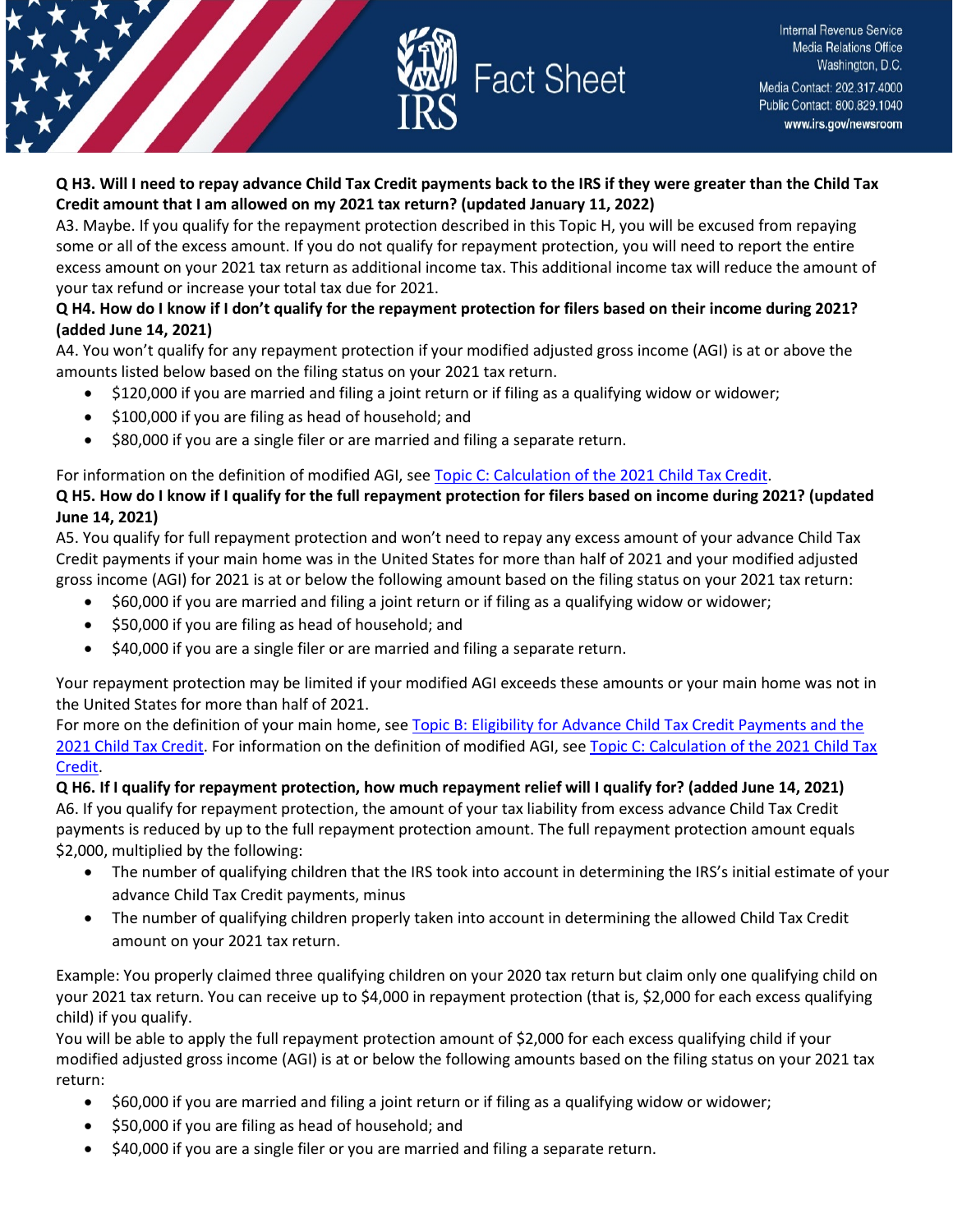

For information on the definition of modified AGI, see [Topic C: Calculation of the 2021 Child Tax Credit.](https://www.irs.gov/credits-deductions/2021-child-tax-credit-and-advance-child-tax-credit-payments-topic-c-calculation-of-the-2021-child-tax-credit) **Q H7. Does my amount of repayment protection for excess advance Child Tax Credit payments decrease if my modified adjusted gross income (AGI) is higher than the modified AGI amount that would qualify me for full repayment protection? (updated January 11, 2022)** 

A7. Yes. Your repayment protection amount will decrease based on how much your modified adjusted gross income (AGI) is greater than the following amounts based on the filing status on your 2021 tax return:

- \$60,000 if you are married and filing a joint return or if filing as a qualifying widow or widower;
- \$50,000 if you are filing as head of household; and
- \$40,000 if you are a single filer or are married and filing a separate return.

This repayment protection amount is then phased out – or reduced – as your modified AGI exceeds the amount above. Your repayment protection amount will equal \$0 and your repayment amount will not be reduced when your modified AGI is at or above this higher amount based on the filing status on your 2021 tax return:

- \$120,000 if married and filing a joint return or if filing as a qualifying widow or widower;
- \$100,000 if filing as head of household; or
- \$80,000 if you are a single filer or are married and filing a separate return.

Example: You filed a joint return with your spouse for tax year 2020 and properly claimed the Child Tax Credit for three qualifying children. The IRS estimated your total advance Child Tax Credit payment amount based on these qualifying children. However, when you file your 2021 joint tax return with a modified AGI of \$75,000, you claim the Child Tax Credit for only one qualifying child – and therefore have two excess qualifying children. Your modified AGI of \$75,000 exceeds your applicable \$60,000 modified AGI threshold by 25 percent. Your potential full repayment protection amount of \$4,000 (that is, \$2,000 for each excess qualifying child) is reduced by 25 percent to \$3,000.

### **Q H8. What happens if I have a balance due to the IRS because of excess advance Child Tax Credit payments, but I cannot afford to make the balance due payment when filing my 2021 tax return? (added June 14, 2021)**

A8. The majority of individuals who need to repay excess advance Child Tax Credit payments will satisfy that balance through a reduction in their expected federal income tax refund. However, if you owe a balance in excess of your refund, the IRS routinely works with taxpayers who owe amounts they cannot afford to pay. The process to make a payment arrangement for these balances due is the same as for other tax balances. For further information on how to pay your past due federal income tax liability, see Paying Your Taxes.

### **Q H9. Will the IRS provide me with information to help me reconcile my advance Child Tax Credit payments on my 2021 tax return? (updated January 11, 2022)**

A9. Yes. In January 2022, the IRS will send you Letter 6419 to provide the total amount of advance Child Tax Credit payments that were disbursed to you during 2021.

**Important**: Please keep this letter regarding your advance Child Tax Credit payments with your tax records. You may need to refer to this letter when you file your 2021 tax return during the 2022 tax filing season.

This letter will be mailed to your address on file as of the letter's mailing date. This generally will be the address on your most recent tax return, or as updated through the [Child Tax Credit Update Portal \(CTC UP\)](https://www.irs.gov/credits-deductions/child-tax-credit-update-portal) or the United States Postal Service (USPS). For more information regarding CTC UP, see Topic F: Updating Your Child Tax Credit Information During [2021.](https://www.irs.gov/credits-deductions/2021-child-tax-credit-and-advance-child-tax-credit-payments-topic-f-updating-your-child-tax-credit-information-during-2021)

## <span id="page-14-0"></span>Topic I: U.S. Territory Residents and Advance Child Tax Credit Payments

### **Q I1. If I am a resident of Puerto Rico, was I eligible to receive advance Child Tax Credit payments? (updated January 11, 2022)**

A1. No. You were not eligible to receive advance Child Tax Credit payments, but you may be eligible to claim the Child Tax Credit for your qualifying children on your: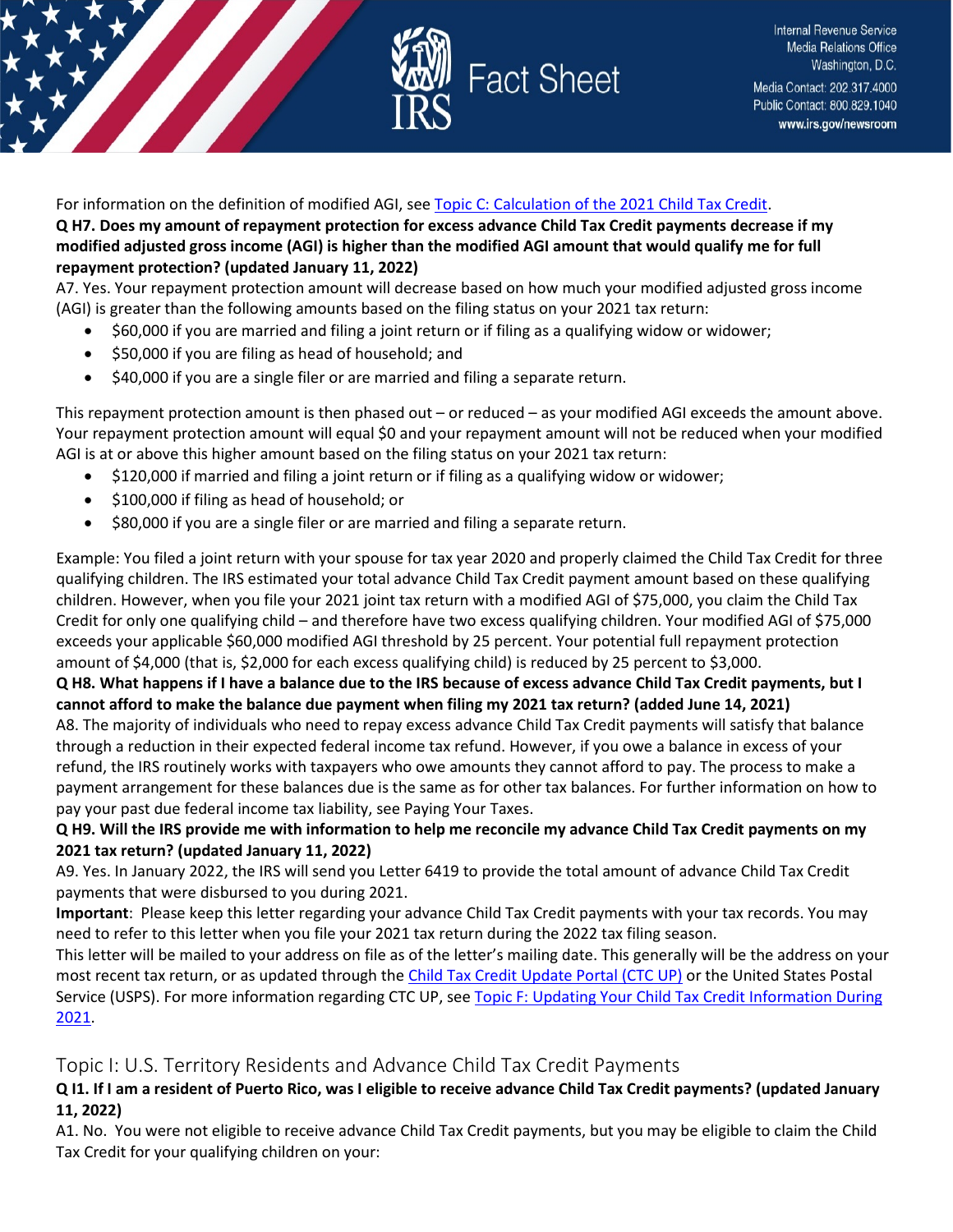



- 2021 [Form 1040-PR](https://www.irs.gov/forms-pubs/about-form-1040-pr)
- 2021 [Form 1040-SS](https://www.irs.gov/forms-pubs/about-form-1040-ss)
- Other 1040 series form filed with the IRS

For additional information, please visit IRS.gov or see the instructions fo[r Form 1040-PR](https://www.irs.gov/instructions/i1040pr) o[r Form 1040-SS.](https://www.irs.gov/forms-pubs/about-form-1040-ss) Or, if you file another 1040 series form with the IRS, see [Schedule 8812 \(Form 1040\)](https://www.irs.gov/forms-pubs/about-schedule-8812-form-1040) and the [Schedule 8812 Instructions.](https://www.irs.gov/instructions/i1040s8)

#### **Q I2. For Puerto Rico residents, how has the Child Tax Credit changed for 2021? (added June 14, 2021)**

A2. The maximum Child Tax Credit amount for 2021 has increased from \$2,000 to \$3,000 for children who are ages 6 through 17 or \$3,600 for children ages 5 and under at the end of 2021. You may claim this increased credit even if you don't have earnings or pay U.S. Social Security taxes. The requirement to have three qualifying children was removed starting in 2021, and you need only one qualifying child to claim the Child Tax Credit on:

- 2021 [Form 1040-PR](https://www.irs.gov/forms-pubs/about-form-1040-pr)
- 2021 [Form 1040-SS](https://www.irs.gov/forms-pubs/about-form-1040-ss)
- Other 1040 series form filed with the IRS for 2021.

**Q I3. If I am a resident of American Samoa, the Commonwealth of the Northern Mariana Islands, Guam, or the U.S. Virgin Islands, was I eligible to receive advance Child Tax Credit payments? And, how has the Child Tax Credit changed for 2021? (updated January 11, 2022)**

A3. You may have been eligible for advance Child Tax Credit payments with your U.S. territory tax agency. Please contact your local territory tax agency for additional information about any advance payments and other changes to the Child Tax Credit.

### **Q I4. I am a citizen or resident of one of the Freely Associated States (Federated States of Micronesia, the Republic of the Marshall Islands, or the Republic of Palau). Was I eligible for advance Child Tax Credit payments? Am I eligible for the Child Tax Credit? (updated January 11, 2022)**

A4. Citizenship or residency status in the Freely Associated States, by itself, does not entitle you to advance Child Tax Credit payments or the Child Tax Credit. If your main home was in the 50 states or the District of Columbia for more than half the year, you may be eligible for the Child Tax Credit and may have been eligible for an advance payment of this credit with the IRS.

If you're a resident of Puerto Rico, you may be eligible for the Child Tax Credit with the IRS, but you were not eligible for advance payments of this credit.

If you are a resident of American Samoa, the Commonwealth of the Northern Mariana Islands, Guam, or the U.S. Virgin Islands, you may have been eligible for advance Child Tax Credit payments with your U.S. territory tax agency. Please contact your local territory tax agency for additional information about any advance payments and other changes to the Child Tax Credit.

## <span id="page-15-0"></span>Topic J: Unenrolling from Advance Payments

## **Q J1. What are the reasons why an individual would have chosen to unenroll from advance Child Tax Credit payments? (updated January 11, 2022)**

A1. Individuals have chosen to unenroll from receiving advance Child Tax Credit payments for several reasons. For example, individuals chose to unenroll because they expected the amount of tax that they would owe to be greater than their expected refund when they file their 2021 tax return.

The payments that individuals received were an advance of the Child Tax Credit that they would normally get when they file their 2021 tax return. Because these credits were paid in advance, every dollar received by an individual in 2021 will reduce the amount of Child Tax Credit that the individual can claim on their 2021 tax return. This means that by accepting advance Child Tax Credit payments, the amount of an individual's refund may be reduced or the amount of tax that they owe may increase.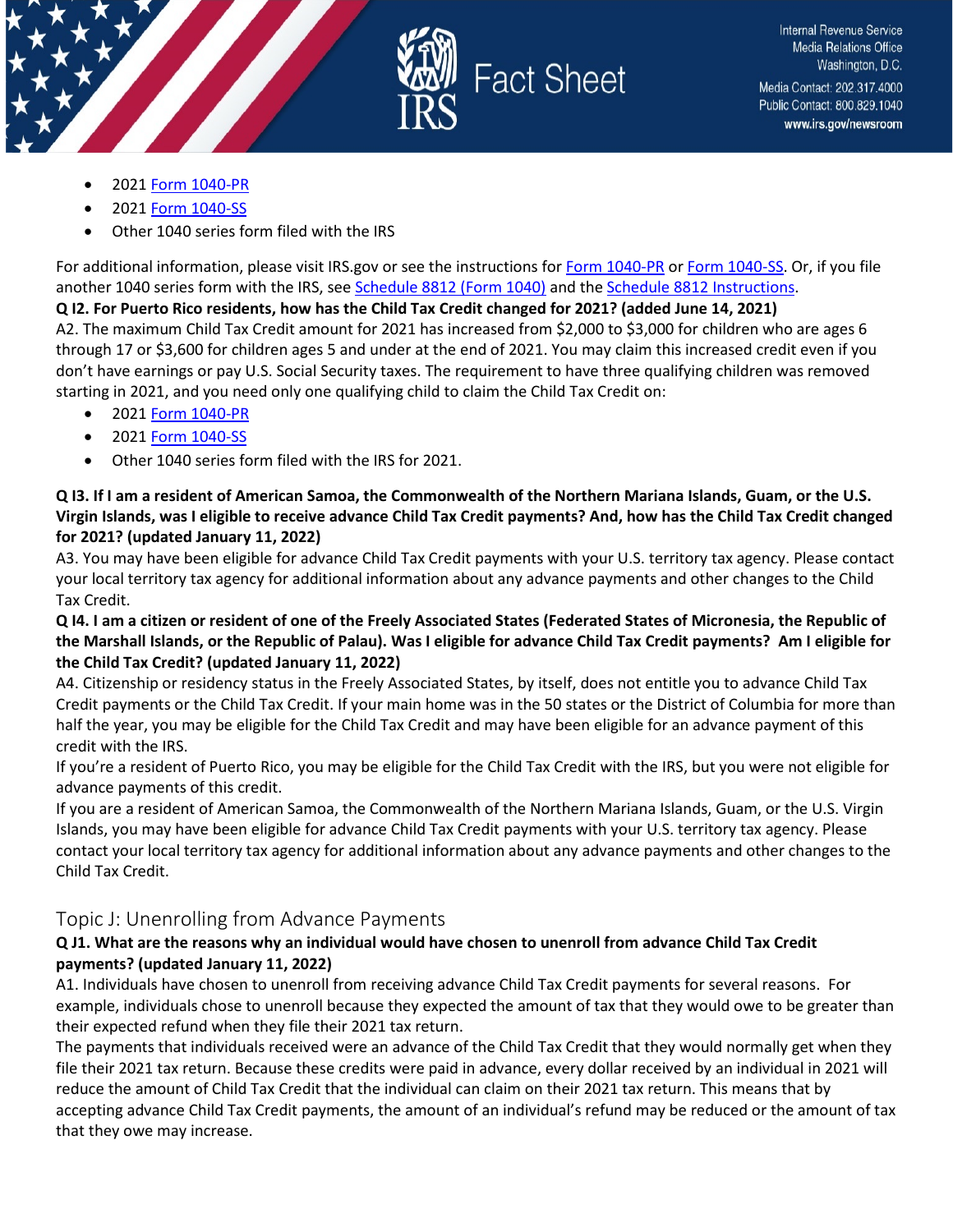

Individuals could avoid owing tax to the IRS if you unenroll by unenrolling from advance Child Tax Credit payments and claiming the entire credit when they file their 2021 tax return during the 2022 tax filing season.

**Q J2. What were the deadlines to unenroll or make changes to my bank information? (updated January 11, 2022)** A2. To stop advance payments or to make changes to your bank information through the Child Tax Credit Update Portal, (CTC UP), you needed to unenroll or make changes 3 days before the first Thursday of the next month by 11:59 p.m. Eastern Time.

Note: Once you unenrolled for one month, you did not need to unenroll for subsequent months.

Updates made by 11:59 pm Eastern Time on November 29 were reflected in the monthly advance Child Tax Credit payments disbursed on December 15.

**Deadlines to stop Advance Child Tax Credit payments or make changes to your bank information**

| <b>Payment Month</b> | <b>Deadline to Update Information</b> | <b>Payment Date</b> |
|----------------------|---------------------------------------|---------------------|
| July                 | 6/28/2021                             | 7/15/2021           |
| August               | 8/2/2021                              | 8/13/2021           |
| September            | 8/30/2021                             | 9/15/2021           |
| October              | 10/4/2021                             | 10/15/2021          |
| November             | 11/1/2021                             | 11/15/2021          |
| December             | 11/29/2021                            | 12/15/2021          |

#### **Q J3. What happened if I missed an unenroll deadline? (updated January 11, 2022)**

A3. You received the next scheduled advance Child Tax Credit payment until we processed your request to unenroll. Updates made by 11:59 pm Eastern Time on November 29 were reflected in the monthly advance Child Tax Credit payments disbursed in December.

**Q J4. How long did it generally take for the IRS to complete the unenrollment process? (updated January 11, 2022)** A4. It could have taken up to seven calendar days.

Updates must be made by 11:59 pm Eastern Time on November 29 were reflected in the advance Child Tax Credit payments disbursed in December.

**Q J5. Could I have re-enrolled? (updated January 11, 2022)**

A5. No. Unenrollment was a one-time action that could not be reversed.

**Q J6. If I'm married filing jointly, did my spouse also need to unenroll? (updated January 11, 2022)** 

A6. Yes. Unenrolling applied solely to the individual who unenrolled with the IRS.

**Q J7. If my spouse unenrolled and I didn't unenroll, what would have happened? (updated January 11, 2022)**

A7. If you didn't unenroll, you would have continued to receive half of the joint payment you were supposed to receive with your spouse.

<span id="page-16-0"></span>Topic K: Verifying Your Identity to View your Payments

## **Q K1. Why am I required to authenticate my identity? (revised Nov. 10, 2021)**

A1. The IRS needs to make sure you're you - and not someone pretending to be you - before we give you access to your sensitive account information. The verification of your identity helps to keep your information safe and prevent fraud and identity theft.

**Q K2. How do I authenticate my identity? (revised Nov. 10, 2021)**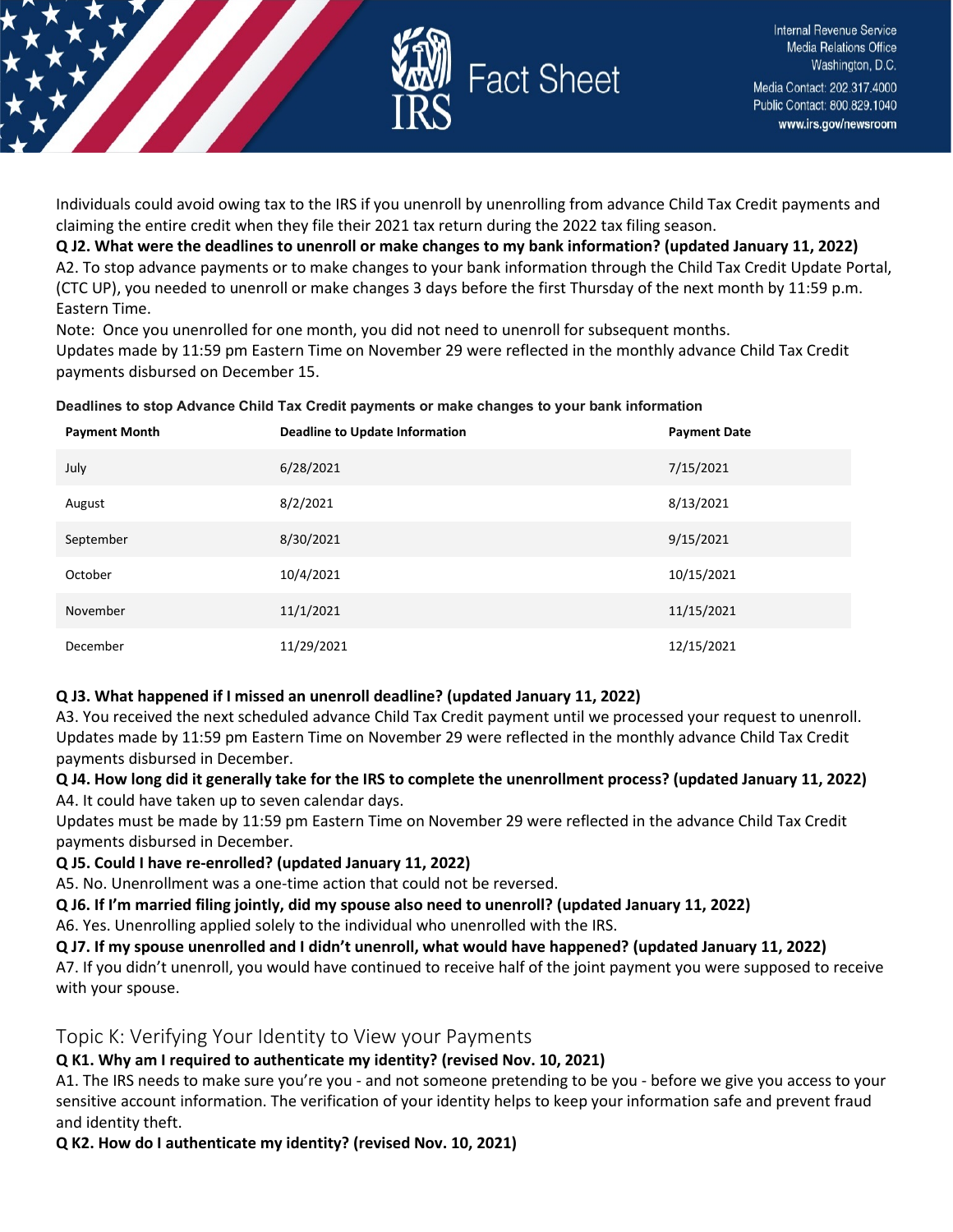

A2. If you are a new user, you must create an ID.me account at the IRS and verify your identity. ID.me is a trusted credential service provider selected to support IRS.gov login services.

ID.me uses the latest in identity verification technology to authenticate your identity quickly and easily. Learn more about ID.me and the IRS verification process at [Sign In or Create a New Account.](https://sa.www4.irs.gov/secureaccess/ui/?TYPE=33554433&REALMOID=06-0005eaac-e22a-10b8-928e-7c2b0ad00000&GUID=&SMAUTHREASON=0&METHOD=GET&SMAGENTNAME=-SM-u0ktItgVFneUJDzkQ7tjvLYXyclDooCJJ7%2bjXGjg3YC5id2x9riHE98hoVgd1BBv&TARGET=-SM-http%3a%2f%2fsa%2ewww4%2eirs%2egov%2fctc%2f)

If you have an existing account with the IRS, use your Secure Access username and password and enter the security code as part of the multi-factor authentication (MFA) process. If you have an existing account with ID.me from a state government or federal agency, you may use your email and password and complete MFA.

### **Q K3. I'm under 18 years old and was told I can't authenticate; how do I manage my payments? (updated January 11, 2022)**

A3. ID.me authenticates individuals 18 years old and older. If you are 17 or younger, call the telephone number on your IRS letter should you opt to unenroll from monthly payments.

## **Q K4. Will ID.me retain my information? (revised Nov. 10, 2021)**

A4. Yes, as a credential service provider certified against federal standards, ID.me is required to store the individual's information. ID.me protects all sensitive data with stronger encryption than many financial institutions.

## **Q K5. I can't verify my identity. What do I need to do? (revised Nov. 10, 2021)**

A5. If you're a new user, you must create an ID.me account at the IRS to verify your identity. You can get help verifying your identity with ID.me on [the ID.me help site.](https://help.id.me/hc/en-us/categories/1500002213102) ID.me is a trusted credential service provider selected to support IRS.gov login services.

You also can try signing in to the Child Tax Credit Update Portal with the IRS username you use to access other services such as [Online Account.](https://www.irs.gov/payments/view-your-tax-account) Online Account is an online system that allows you to securely access your individual account information with the IRS.

If you can't verify your identity online, you can call the telephone number on the letter you received from the IRS telling you that you may be eligible to receive advance Child Tax Credit payments [\(Letter 6416\)](https://www.irs.gov/pub/irs-utl/l6416sample.pdf). When you call, you'll need to answer questions to verify your identity with the customer service representative.

## **Q K6. When I call the IRS for help to authenticate my identity, what information updates can I provide to the IRS regarding my advance Child Tax Credit payments? (revised Nov. 10, 2021)**

A6. You can update your address or unenroll from advance Child Tax Credit payments. Other updates to your information, such as changing your bank account information, can only be made through the Child Tax Credit Update Portal (CTC UP), after you verify your identity.

### **Q K7. I'm getting a message that says "A condition has been identified that's preventing your access to this service." What does this mean? (revised Nov. 10, 2021)**

A7. After verifying your identity with ID.me, you may see an IRS message saying that "A condition has been identified that's preventing your access to this service." If you see this message, please try to sign in again later.

If you continuously receive this message, this means that you won't be able to use the online Child Tax Credit Update Portal. Instead, you can call the telephone number on the letter you received from the IRS telling you that you may be eligible to receive advance Child Tax Credit payments [\(Letter 6416\)](https://www.irs.gov/pub/irs-utl/l6416sample.pdf). When you call, you'll need to answer questions to verify your identity with the customer service representative.

## <span id="page-17-0"></span>Topic L: Commonly Asked Shared-Custody Questions

## **Q L1. My child's other parent and I share custody of our child. How did the IRS decide which of us will receive advance Child Tax Credit payments? (updated January 11, 2022)**

A1. The IRS determined who received 2021 advance Child Tax Credit payments based on the information on your 2020 tax return, or your 2019 return if the IRS hadn't processed your 2020 return. In other words, if you claimed the Child Tax Credit for your child on your 2020 return, then you would have received the advance Child Tax Credit payments. If your child's other parent claimed the Child Tax Credit on their 2020 tax return, then they would have received the advance Child Tax Credit payments.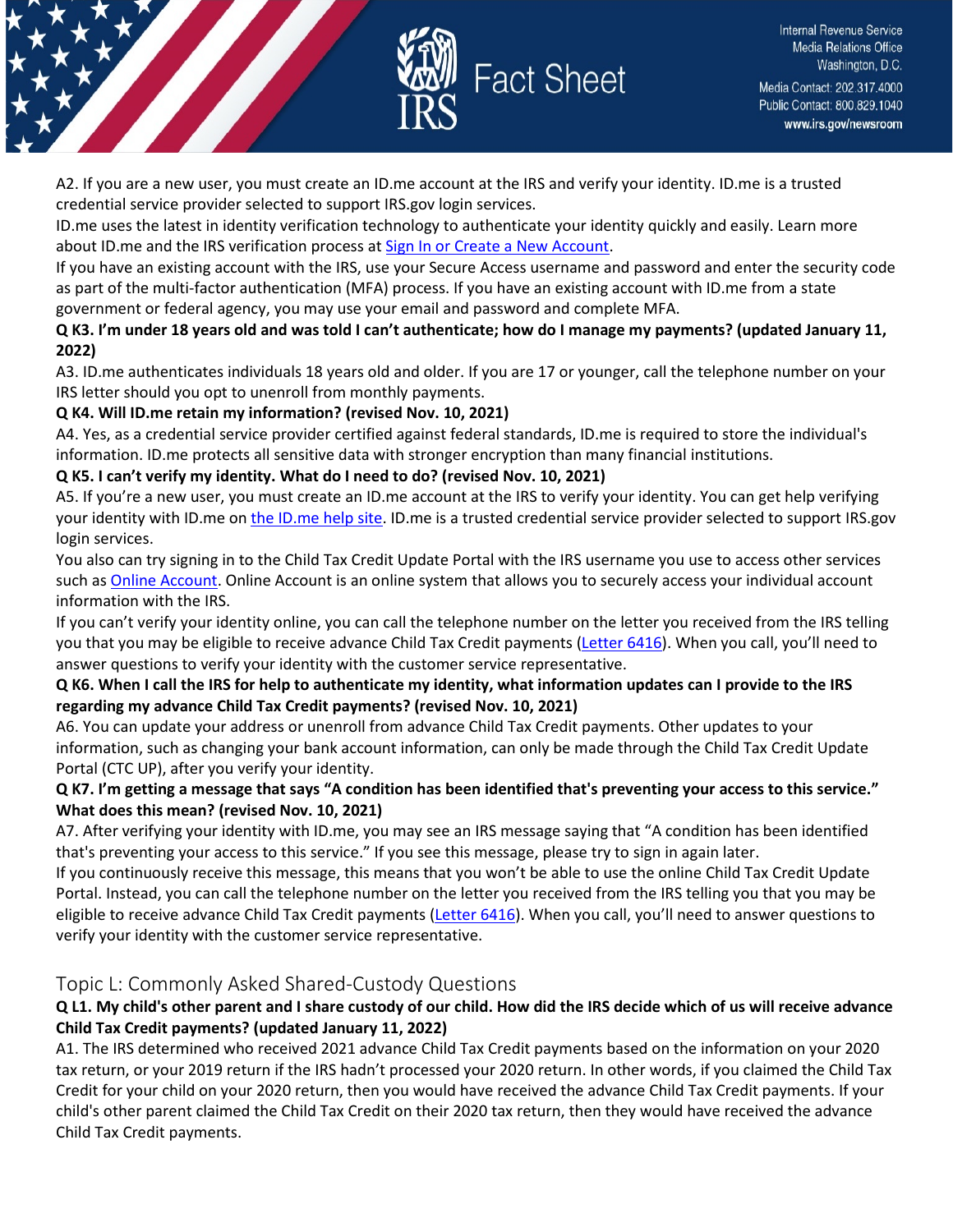

If you knew you would not be eligible to claim the Child Tax Credit on your 2021 return (the one due in April of 2022), then you should have unenrolled from receiving monthly payments by using the Child Tax Credit Update Portal (CTC UP) at IRS.gov. Receiving monthly payments during 2021 could mean that you have to repay those payments when you file your 2021 tax return during the 2022 tax filing season. If things changed again and you are entitled to the Child Tax Credit for 2021, you can claim the full amount on your 2021 tax return when you file it.

Updates made by 11:59 pm Eastern Time on November 29 were reflected in the advance Child Tax Credit payments disbursed in December.

**Q L2. My child's other parent and I have agreed that, for federal income tax purposes, I'll claim our child for each even-numbered year while the other parent will claim our child for each odd-numbered year. I claimed the Child Tax Credit for our child on my 2020 tax return. Why did the IRS disburse the 2021 advance Child Tax Credit payments to me even though I won't be claiming the Child Tax Credit on my 2021 tax return? (updated January 11, 2022)**

A2. Because you claimed your child on your 2020 tax return, the IRS automatically disbursed advance Child Tax Credit payments to you even though you knew you wouldn't be claiming your child on your 2021 tax return. When you file your 2021 tax return (the one due in April of 2022), you could have to pay back the advance payments that exceed the amount of the Child Tax Credit you're entitled to claim on that return.

You may be excused from repaying some or all of the excess amount if you qualify for repayment protection. For more information about repayment protection, see Topic H: Reconciling Your Advance Child Tax Credit Payments on Your [2021 Tax Return.](https://www.irs.gov/credits-deductions/2021-child-tax-credit-and-advance-child-tax-credit-payments-topic-h-reconciling-your-advance-child-tax-credit-payments-on-your-2021-tax-return)

If you knew you wouldn't be claiming the Child Tax Credit on your 2021 return, then you could have unenrolled from receiving monthly payments using the Child Tax Credit Update Portal (CTC UP) at IRS.gov. If things changed again and you are entitled to the Child Tax Credit for 2021, you can claim the full amount on your 2021 tax return during the 2022 tax filing season.

Updates made by 11:59 pm Eastern Time on November 29 were reflected in the advance Child Tax Credit payments disbursed in December.

#### **Q L3. My child's other parent received the advance Child Tax Credit payments even though I will be claiming the Child Tax Credit for our child on my 2021 tax return. Will I still be able to claim the full Child Tax Credit? (updated January 11, 2022)**

A3. Yes. You will be able to claim the full amount of the Child Tax Credit for your child on your 2021 tax return even if the other parent is received advance Child Tax Credit payments. The other parent should have unenrolled from receiving advance payments, but their decision will not affect your ability to claim the Child Tax Credit.

## <span id="page-18-0"></span>Topic M: Commonly Asked Immigration-Related Questions

### **Q M1. I don't have a Social Security number (SSN), but I have an Individual Taxpayer Identification Number (ITIN) from the IRS. Am I eligible for the Child Tax Credit? (updated January 11, 2022)**

A1. Yes. You — and your spouse, if married filing a joint return — must have a Social Security number (SSN) or an IRS Individual Taxpayer Identification Number (ITIN) to be eligible for the Child Tax Credit.

You were eligible to receive advance Child Tax Credit payments only if you used your correct SSN or ITIN when you filed a 2020 tax return or 2019 tax return, (including a return filed through the Non-Filer Tool on IRS.gov in 2020 or the Child Tax Credit Non-filer Sign-up Tool in 2021).

Advance Child Tax Credit payments were made for qualifying children who had an SSN that is [valid for employment](https://www.irs.gov/credits-deductions/2021-child-tax-credit-and-advance-child-tax-credit-payments-topic-n-commonly-asked-immigration-related-questions#n3) in the United States.

### **Q M2. Does my child need to have a Social Security number (SSN) to qualify me for the Child Tax Credit? (updated January 11, 2022)**

A2. Yes. For your child to qualify you for the Child Tax Credit, your child must have a Social Security number (SSN) that is valid for employment.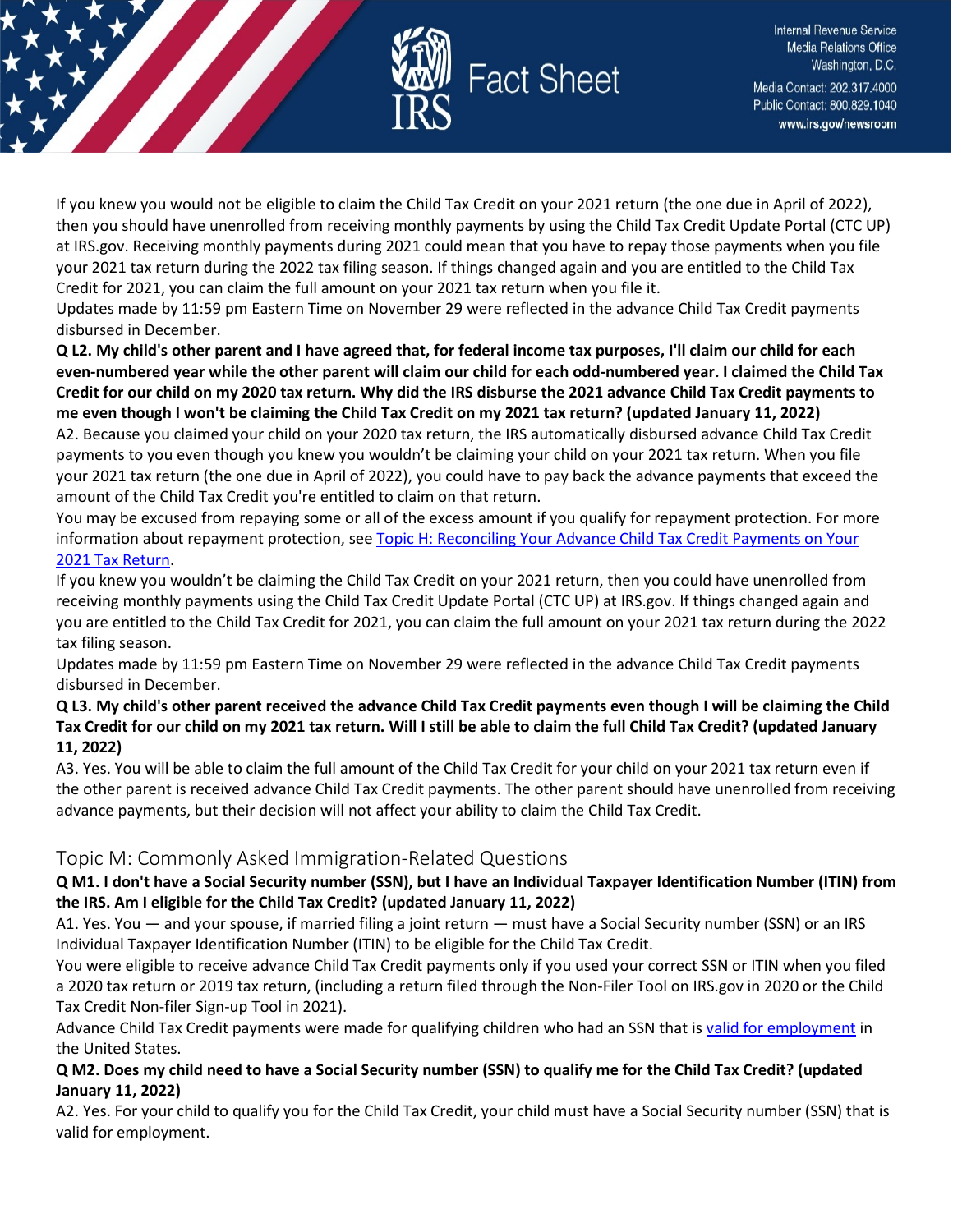

Therefore, if your child does not have an SSN that is valid for employment, you were not eligible to receive advance Child Tax Credit payments for that child.

**Q M3. What does it mean for a Social Security number (SSN) to be valid for employment? (added August 19, 2021)** A3. For qualifying children, a valid Social Security number (SSN) is one that i[s valid for employment](https://www.irs.gov/credits-deductions/2021-child-tax-credit-and-advance-child-tax-credit-payments-topic-n-commonly-asked-immigration-related-questions#n3) in the United States and is issued by the Social Security Administration (SSA) before the due date of your 2021 tax return (including extensions).

If an individual was a U.S. citizen when he or she received the SSN, then it is valid for employment in the United States. If "Not Valid for Employment" is printed on the individual's Social Security card and the individual's immigration status has changed so that he or she is now a U.S. citizen or permanent resident, ask the SSA for [a new Social Security card.](https://www.ssa.gov/ssnumber/) However, if "Valid for Work Only With DHS Authorization" is printed on the individual's Social Security card, the

individual has the required SSN only as long as the Department of Homeland Security authorization is valid.

## **Q M4. Will receiving the 2021 Child Tax Credit or advance Child Tax Credit payments affect my immigration status or ability to get a green card? (added August 19, 2021)**

A4. No. Under current law, receiving the Child Tax Credit or other federal tax credits that you are eligible for will not affect your immigration status, your ability to get a green card, or your future eligibility for immigration benefits. Use of federal tax credits is not considered for purposes of a "public charge" determination by U.S. Citizenship and Immigration Services.

**Q M5. As a recipient of Deferred Action for Childhood Arrivals (DACA), am I prevented from claiming the 2021 Child Tax Credit or receiving advance Child Tax Credit payments for my qualifying child? (updated January 11, 2022)** A5. No. Having DACA does not affect your eligibility. If you and your child satisfy all eligibility requirements, you can claim your child for the 2021 Child Tax Credit and were eligible to receive advance Child Tax Credit payments.

## **Q M6. My child is a DACA recipient. Can I still claim my child for the Child Tax Credit and receive advance Child Tax Credit payments? (updated January 11, 2022)**

A6. Yes. Your eligibility is not affected by your child being a DACA recipient. If your child has a Social Security number (SSN) that is valid for employment, and you and your child satisfy all other eligibility requirements, you are eligible for the Child Tax Credit and were eligible to receive advance Child Tax Credit payments.

## <span id="page-19-0"></span>Topic N: Returning a Payment

## **Q N1. What should I do to return an advance Child Tax Credit payment that I received as a direct deposit or a paper check? (updated January 11, 2022)**

A1. You should return the payment as soon as possible by following the instructions below.

## **If the payment was a paper check and you have not cashed it**:

- Write "Void" in the endorsement section on the back of the check. Mail the voided Treasury check to the appropriate IRS location listed below. Don't staple, bend or paper clip the check.
- Include with the voided check a separate, brief, written explanation stating the reason for returning the check, including whether you want to unenroll from future monthly advance Child Tax Credit payments.

## **If the payment was a paper check and you have cashed it, or if the payment was a direct deposit**:

- Submit a personal check or money order payable to "U.S. Treasury" to the appropriate IRS location listed below. In the memo line, write "AdvanceCTC" and the Social Security number or Individual Taxpayer Identification Number of the recipient of the check or deposit.
- Include with your personal check or money order a separate, brief, written explanation stating the reason for returning the payment, including whether you want to unenroll from future monthly advance Child Tax Credit payments.

#### **Here are the IRS mailing addresses to use, based on the state:**